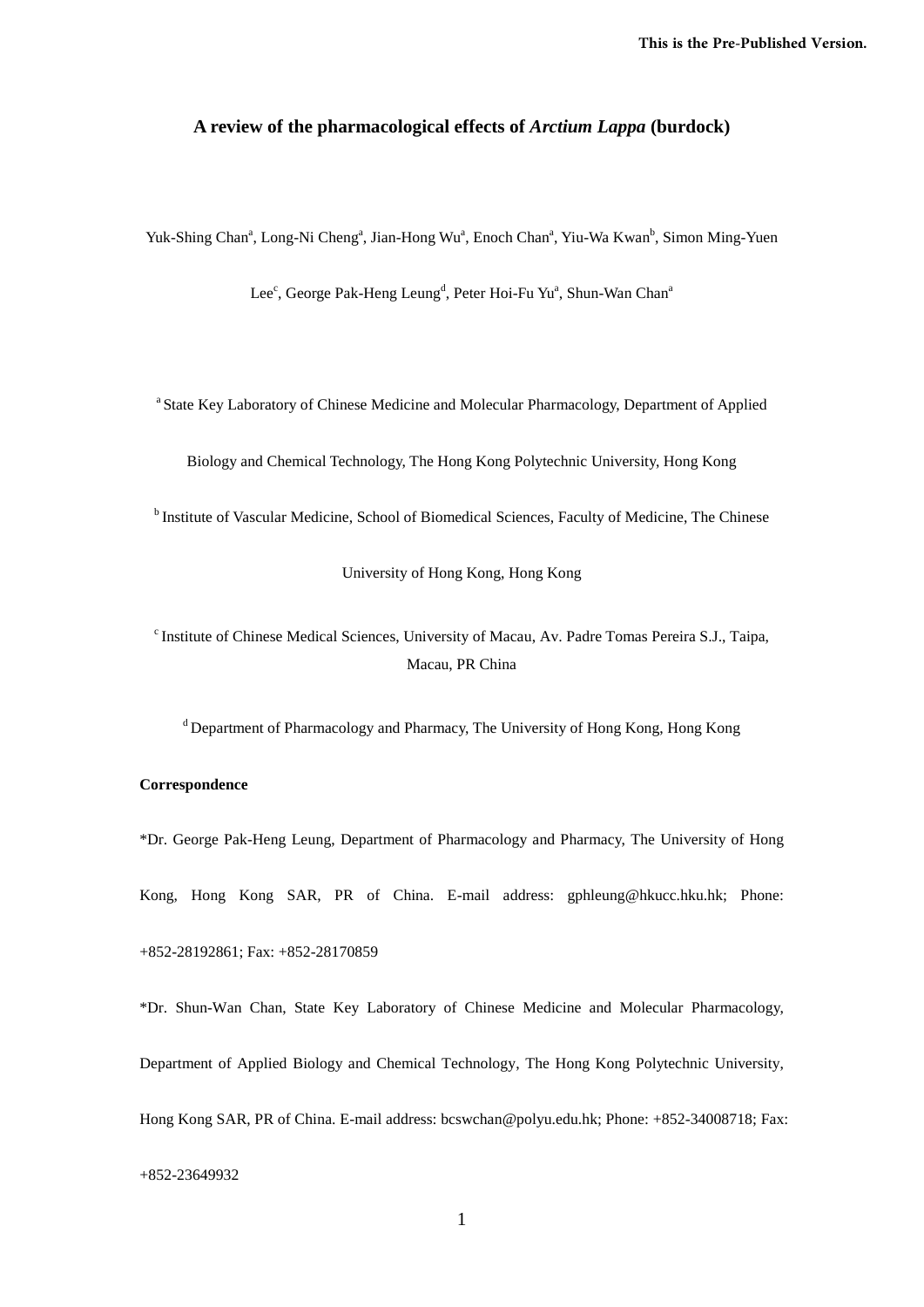**Abstract.** *Arctium lappa*, commonly known as burdock, is being promoted/recommended as a healthy and nutritive food in Chinese societies. Burdock has been used therapeutically in Europe, North America and Asia for hundreds of years. The roots, seeds and leaves of burdock have been investigated in view of its popular uses in Traditional Chinese Medicine (TCM). In this review, the reported therapeutic effects of the active compounds present in the different botanical parts of burdock are summarized. In the root, the active ingredients have been found to "detoxify" blood in TCM term and promote blood circulation to the skin surface, improving the skin quality/texture and curing skin diseases like eczema. Antioxidants and anti-diabetic compounds have also been found in the root. In the seeds, some active compounds possess anti-inflammatory effects, and potent inhibitory effects on the growth of tumors such as the pancreatic carcinoma. In the leaf extract, the active compounds isolated can inhibit the growth of micro-organisms in the oral cavity. The medicinal uses of burdock in treating chronic diseases like cancers, diabetes and AIDS have been reported. However, it is also essential to be aware of the side-effects of burdock including contact dermatitis and other allergic/inflammatory responses that might be evoked by burdock.

**Key Words:** *Arctium lappa* (burdock); Traditional Chinese Medicine; Anti-inflammatory; Pharmacology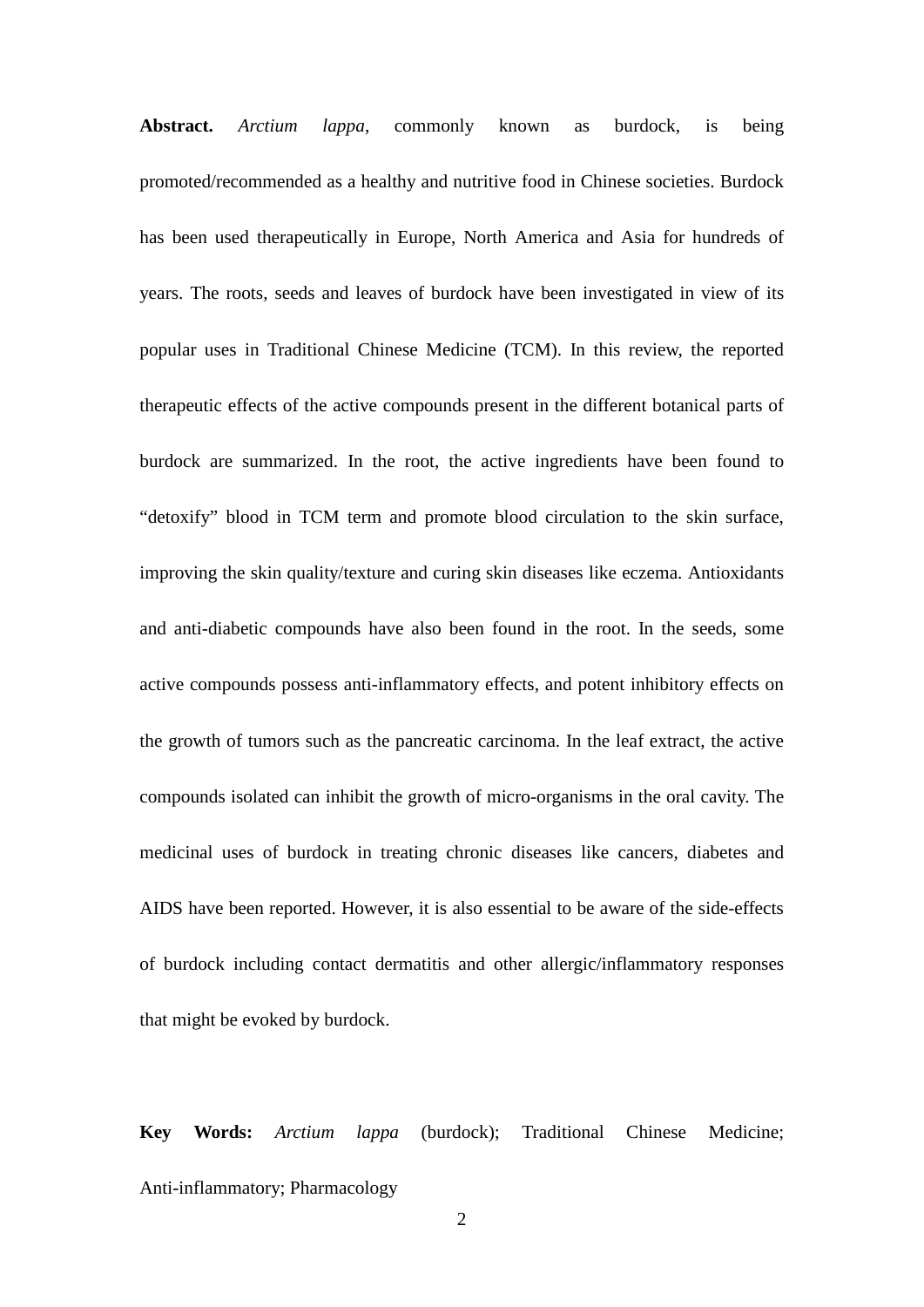#### **Introduction**

Starting from the end of twentieth century, the majority of people in developed countries are becoming wealthier and more health conscious. They tend to spend extra money on different functional foods or nutraceuticals in order to pursue healthy aging. Natural products have been used in the treatment of various chronic human pathological conditions because they are rich in antioxidants (Guo *et al.*, 2008). In traditional Chinese medicine (TCM), it is believed that food and medicine stem from the same origin but with different uses and applications (Chan *et al.*, 2010). Therefore, it is common for Chinese people to incorporate different medicinal herbs into their diet to produce various "healthy" food recipes in order to achieve better taste, more attractive appearance and improved texture of the food and most importantly to improve health.

Burdock, a perennial herb in the family of *Compositae*, stores most of its nutrients during the first year. These nutrients are then used for the flower-blooming process afterwards. The plant, which can be found worldwide, has been cultivated as a vegetable for a period of long time in Asia (Morita *et al.*, 1993). Burdock, called "Niubang" in Chinese, has been used in China and some Western countries for over 3000 years and its therapeutic uses were documented in *The Compendium of Materia Medica* (*Bencao gangmu* in Chinese) written by Li Shizhen, the most famous/important figure in the history and development of TCM, during the Ming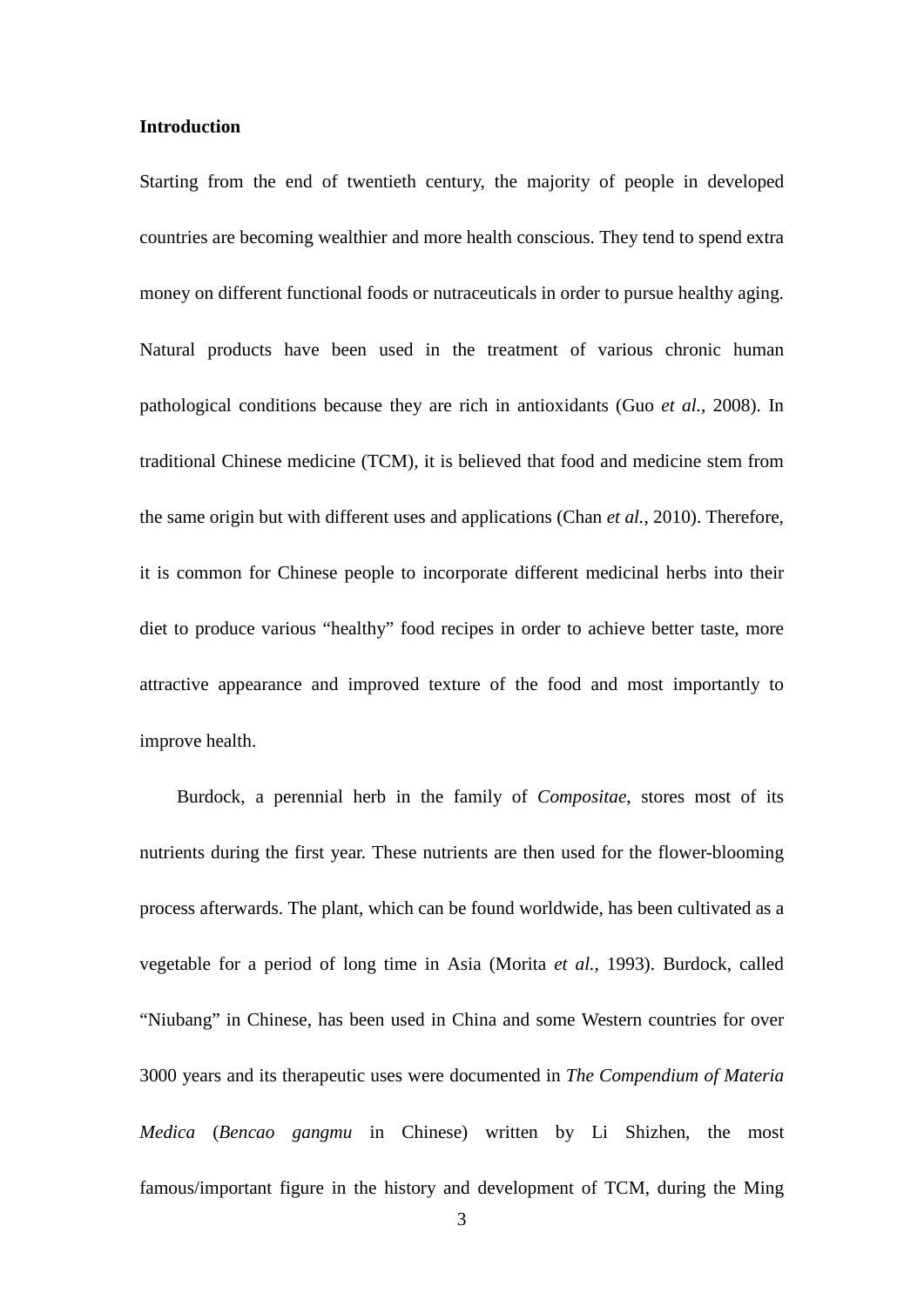dynasty (Yu *et al.*, 2003).

Burdock is traditionally used to treat diseases such as sore throat and infections such as rashes, boils and various skin problems. In TCM understanding, these pathological events are mainly due to the accumulation of toxin in the body. The dried root of one-year old burdock (Figure 1) is the major part used for different therapeutic purposes although burdock leaves and fruit/seeds are also used. It is suggested that the root of this herb is particularly effective and invaluable in eliminating heavy metals from our body. Therefore it appears to have the function of draining toxins in terms of TCM theory (Yu *et al.*, 2003).

In contrast to some famous and expensive medicinal herbs such as *Ganoderma lucidum* (Lingzhi) and *Panax ginseng* (Ginseng) that have been used for a long period of time with their rich and highly acclaimed nutritional values, burdock possesses various therapeutic values but is still sold at a low price. Moreover, it can be easily cultivated. In light of the aforementioned properties of this herb, the aim of this review is to summarize the currently available scientific information on burdock so as to provide a comprehensive overview of this herb.

#### *Active ingredients found in burdock*

With the advancement of different state-of-the-art analytical techniques, more active ingredients of burdock have been identified over the last decade (Park *et al.*,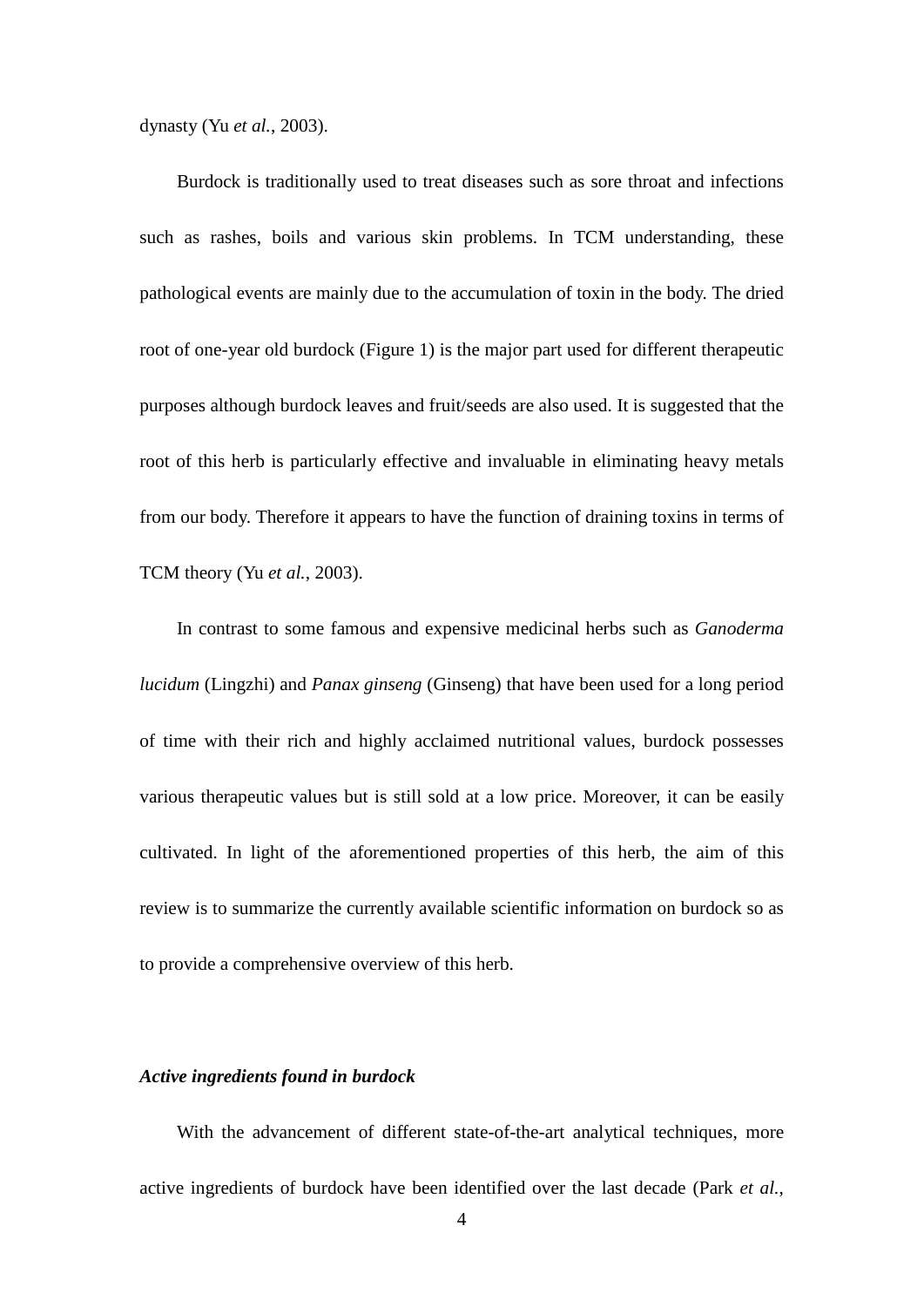2007). The major active ingredients isolated from this herb are: tannin, arctigenin, arctin, beta-eudesmol, caffeic acid, chlorogenic acid, inulin, trachelogenin 4, sitosterol-beta-D-glucopyranoside, lappaol and diarctigenin (Table 1). Apart from these compounds, burdock also contains various common nutrients (Table 2).

#### **Pharmacological effects**

The extracts from different parts of burdock have long been considered good for health. They help enhance the body's immune system and improve metabolic functions (Lin *et al.*, 2002). Biological activities and pharmacological functions reported for the *Arctium* species include anti-inflammatory, anti-cancer, anti-diabetic, anti-microbial and antiviral activities.

### *Anti-inflammatory effects*

Inhibition of inducible nitric oxide synthase (iNOS) expression and nitric oxide (NO) production, suppression of pro-inflammatory cytokine expression, inhibition of the nuclear factor-kappa B (NF-κB) pathway, activation of antioxidant enzymes and scavenging of free radicals are the essential mechanisms of burdock's anti-inflammatory action.

The extract of burdock has been shown to exhibit anti-inflammatory response by inhibiting degranulation and release of cysteinyl leukotrienes (Cys-LTs) by peripheral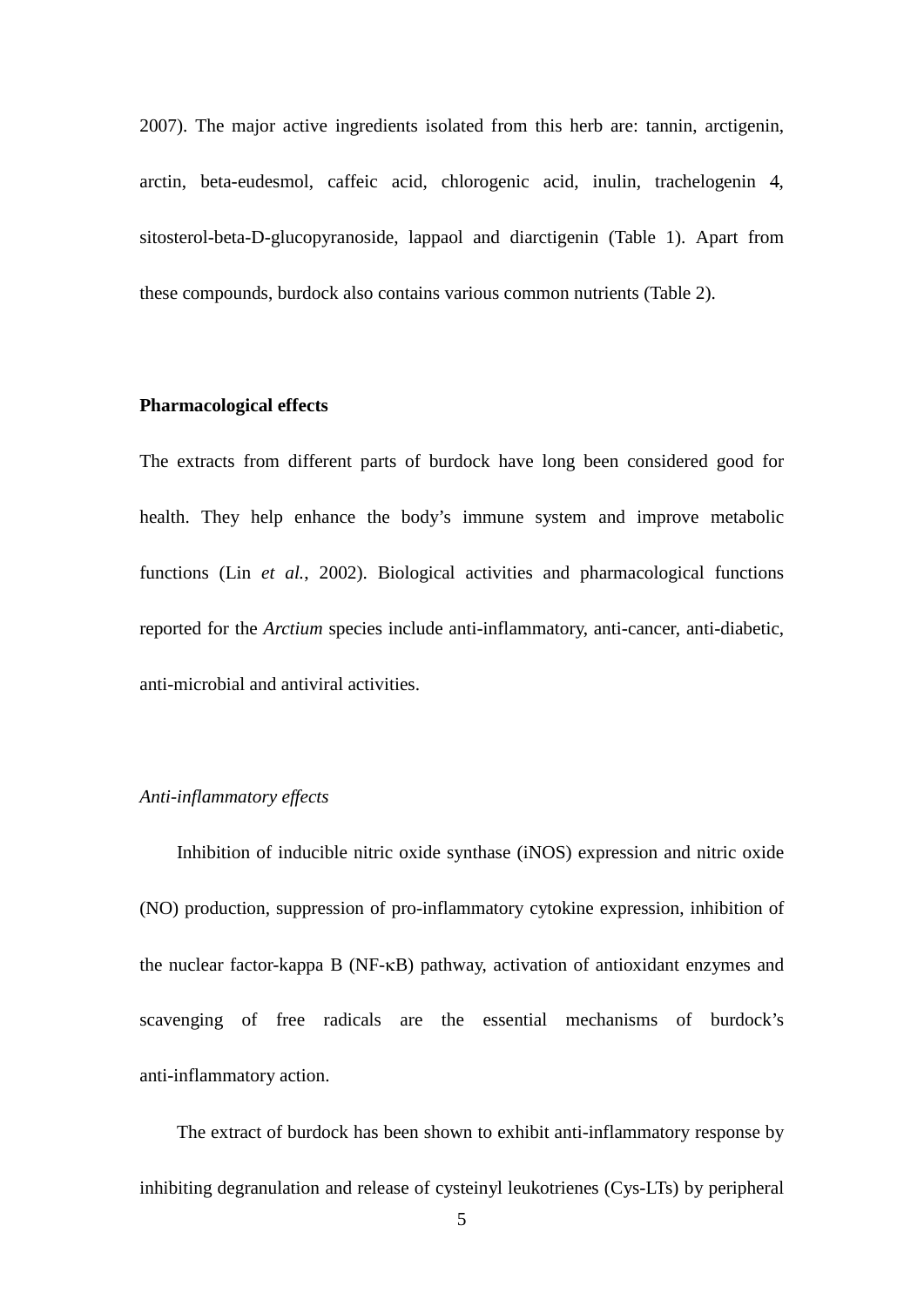blood mononuclear cells (PBMCs). Cys-LTs are synthesized inflammatory mediators as histamine and prostaglandins. The blockade of Cys-LT is regarded as inhibition of inflammatory response. Also, the extract of burdock significantly inhibited acute mouse ear edema due to induced allergic response. Therefore, there has been evidence suggesting that burdock has significant anti-inflammatory effect (Knipping *et al.*, 2008).

Lappaol F, diarctignin and arctigenin, found in the seeds or leaves of burdock, are lignans that can inhibit NO production. The excessive production of NO by iNOS (EC1.14.13.39) is involved in various inflammatory diseases such as rheumatoid arthritis, autoimmune disease, chronic inflammation and atherosclerosis. Therefore, inhibition of NO production by iNOS in macrophages are potential treatments for certain inflammatory diseases (Wang *et al.*, 2007). Lappol F and diarctignin strongly inhibited NO production in lipopolysccachride (LPS)-stimulated murine macrophage RAW264.7 cells with  $IC_{50}$  values of 9.5 and 9.6  $\mu$ M, respectively (Park *et al.*, 2007). Further study elucidated that diarctigenin could directly target NF-κB-activating signaling cascade by direct inhibition of the DNA binding ability of NF-κB and inhibition of NF-κB-regulated iNOS expression (Kim *et al.*, 2008).

Arctigenin, a phenylpropanoid dibenzylbutyrolactone lignan, potently inhibited iNOS expression and NO production through suppression of NF-κB activation and inhibition of I-κBα phosphorylation and p65 nuclear translocation in LPS-activated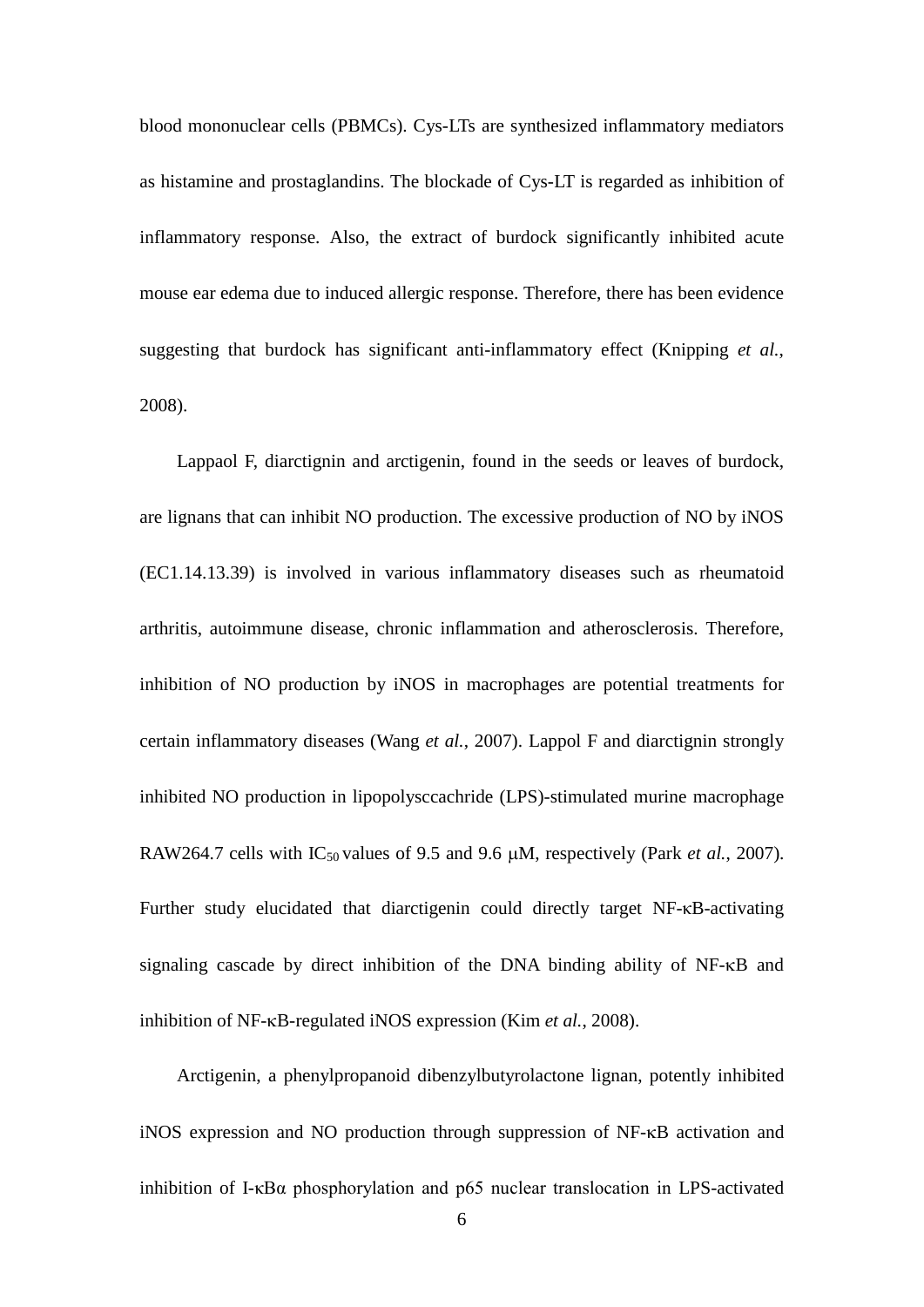macrophages (Cho *et al.*, 2002). In addition, arctigenin strongly inhibited the expression of pro-inflammatory cytokines tumor necrosis factor- $\alpha$  (TNF- $\alpha$ ) and IL-6, in LPS-stimulated RAW264.7 cells, THP-1 human monocyte-macrophage and differentiated human macrophage U937 (Cho *et al.*, 2002; Zhao *et al.*, 2009). Further study showed that arctigenin-induced inhibition of TNF-α production might be mediated by arctigenin's potent inactivation of mitogen-activated protein (MAP) kinases including ERK1/2, p38 kinase and JNK through the inhibition of MAP kinase kinase (MKK) activity, leading to inactivation of activator protein-1 (AP-1) (Cho *et al.*, 2004; Zhao *et al.*, 2009).

On the other hand, expression of inflammation-associated cyclooxygenase 2 (COX-2) and formation of prostaglandin  $E_2$  (PGE<sub>2</sub>) are the results of increased NO production. Inhibitor of COX-2 causes a potent inflammatory effect, since the prostaglandin family is associated with the onset of inflammation. The methanolic extract of burdock has been proven to be effective in inhibiting the expression level of COX-2 mRNA. Therefore the anti-inflammatory effect of Burdock is attributed to the lowered PGE<sub>2</sub> release (Wang *et al.*, 2007).

In view of the inflammatory processes, inflammation has usually been investigated together with the pathway of free radicals. There have been a lot of studies on the association between free radicals, oxidative stress and inflammation (Weber *et al.*, 2005; Abreu *et al.*, 2006; Pontiki *et al.*, 2006). Instead of just looking at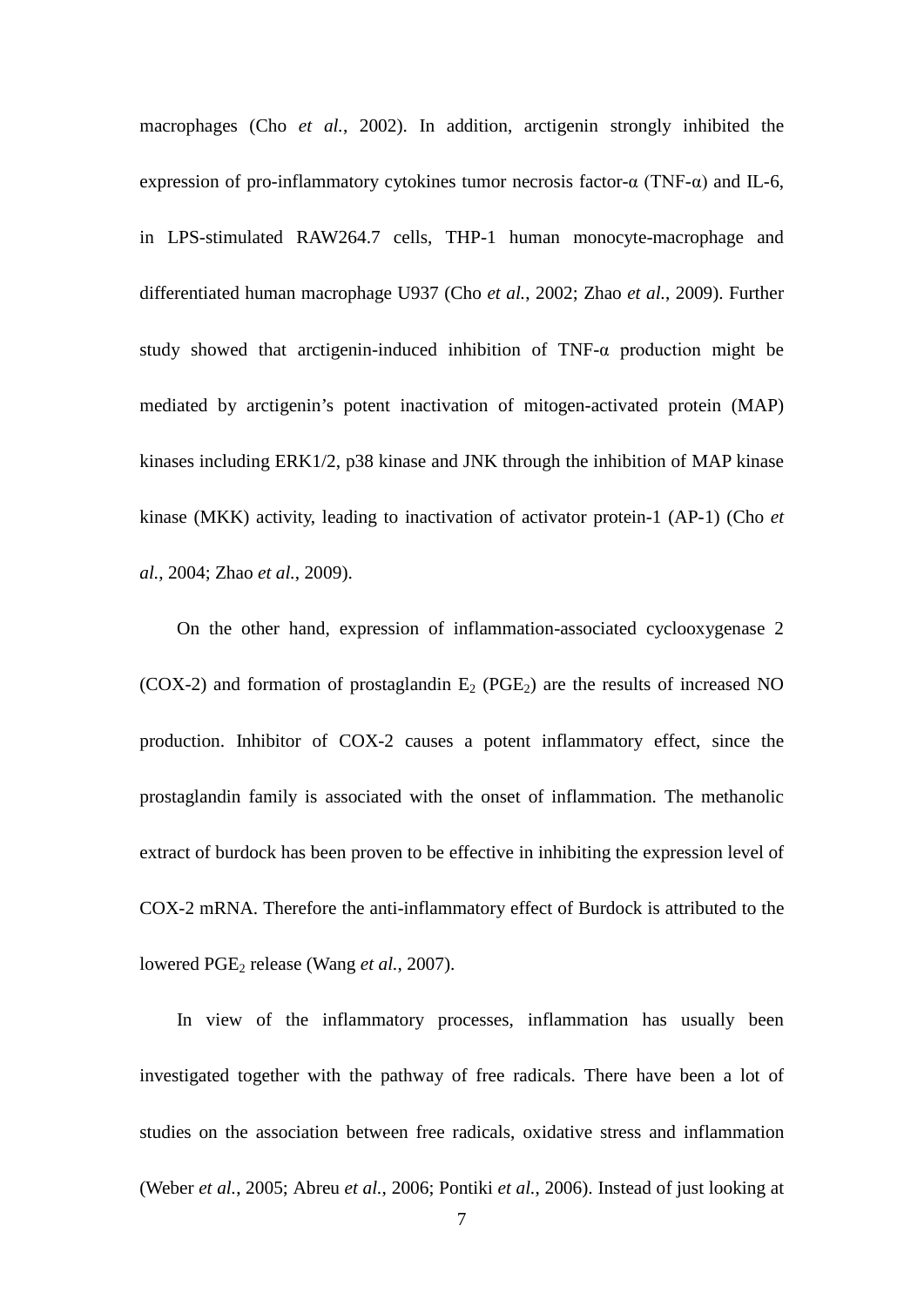the action of drugs/herbs on pro-inflammatory cytokines or/and other inflammatory mediators, their free radical scavenging capacities should also be considered. There are increasing studies focusing on both the effects of pro-inflammatory signaling and free-radical scavenging capacity of individual drug/herb, which may contribute to the resultant anti-inflammatory effect of them (Lee *et al.*, 2007). Recent studies have demonstrated that burdock's anti-inflammatory characteristics on carrageenan-induced rat paw edema and carbon tetrachloride  $(CCl<sub>4</sub>)$ -induced hepatotoxicity. The carrageenan-induced rat paw edema assay is a widely used model for acute inflammatory testing. Burdock has shown to have significant inhibition on the growth of rat paw edema in a dose-related manner, thus suggesting some significant anti-inflammatory activities of burdock (Lin *et al.*, 1996). Lin et al (1996) demonstrated the antioxidant power of burdock extract by detecting the signal intensities of 5,5-dimethyl-1- pyrroline-N-oxide (DMPO)-OOH in relation to superoxide dismutase (SOD) concentration. For hepatoprotective effect, burdock was shown to suppress the  $\text{CCI}_4$  or acetaminophen-intoxicated mice as well as the ethanol plus CCl4-induced rat liver damage. The underlying hepatoprotective ability of burdock could be related to the decrease of oxidative stress on hepatocytes by increasing glutathione (GSH), cytochrome P-450 content and NADPH-cytochrome c reductase activity and by decreasing malondialdehyde (MDA) content, hence alleviating the severity of liver damage based on histopathological observations (Lin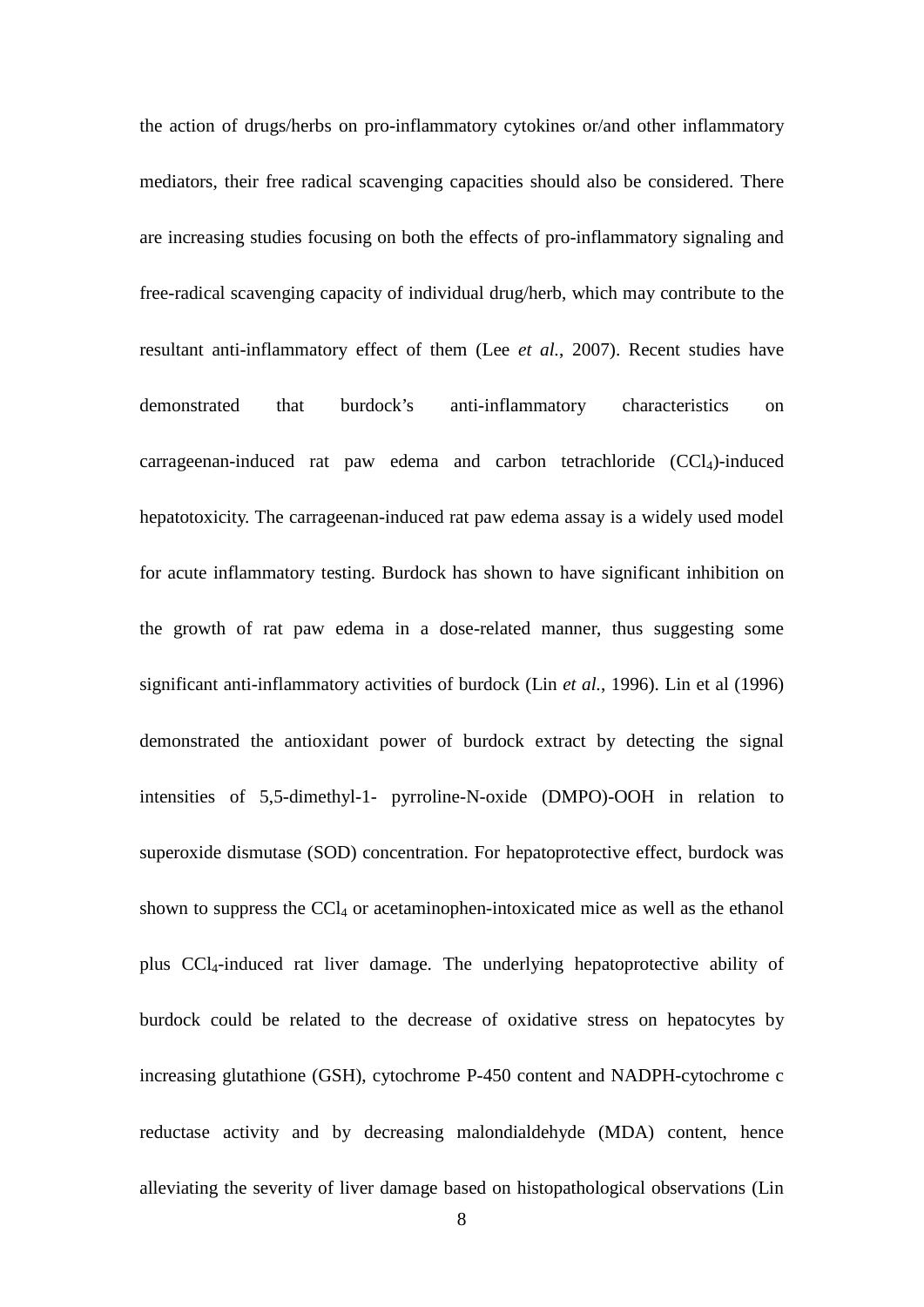*et al.*, 2000; Lin *et al.*, 2002). In summary, the anti-inflammatory action of burdock is attributed to its high free radical scavenging capacities and antioxidant activity.

#### *Anti-cancer activities*

During the development of tumors, very large amounts of nutrients (oxygen and nutrients) are required in order to sustain the rapid proliferation of the tumor cells. However, tumor cells can still survive under extreme conditions like low oxygen and low carbohydrate availability due to their relatively high tolerance to hostile environment. Arctigenin, an active compound found in the seeds of burdock, has the ability to eradicate nutrient-deprived cancer cells (Awale *et al.*, 2006). In addition to its board spectrum of activities on different cancer cell lines, e.g. PANC-1 and AsPC-1, arctigenin seems to exhibit a highly preferential cytotoxicity to cancer cells that are bathed in glucose-deprived conditions (Awale *et al.*, 2006). This is because arctigenin has a potent inhibitory effect on the phosphorylation of Akt (Guo *et al.*, 2008), which is stimulated under glucose-deprived conditions. Hence, the rate of glucose formation in cancer cells is decreased, which in turn leads to cell death due to a lack of nutrients (Awale *et al.*, 2006).

Protection of cells from harmful substances can greatly reduce the chance of tumor formation and thus suppresses cancer cell proliferation. Flavoniod-type anti-oxidants and some other active polyphenol antioxidants found in the root of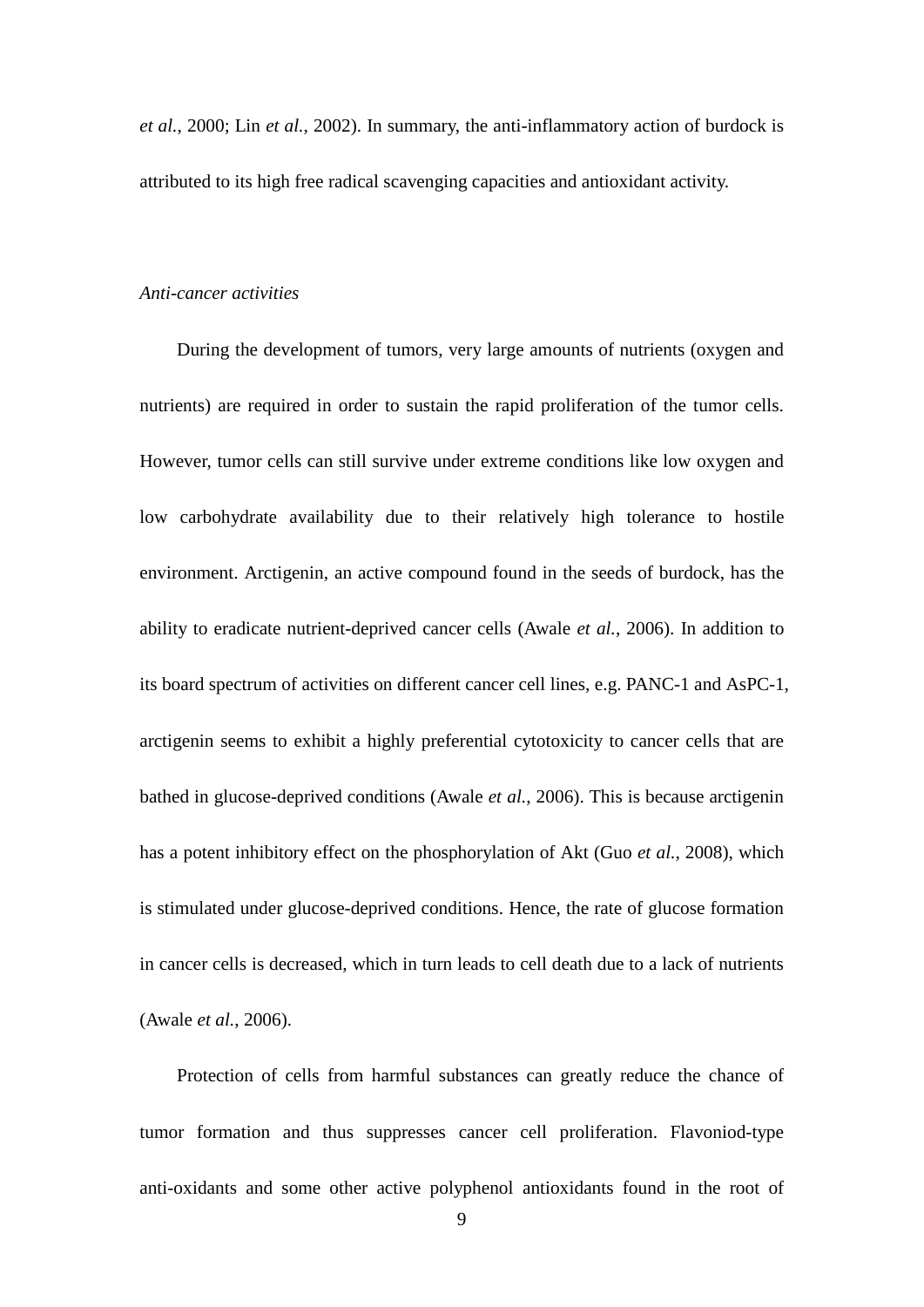burdock may account for the suppressive effects on cancer metastasis (Tamayo *et al.*, 2000). It has been shown that extracts of the root protect cells from toxic substances and lower the mutations of cells (Miyamoto *et al.*, 1993)

Tannin, a phenolic compound, is one of the most common active compounds found in the root of burdock. It induces macrophage responses, inhibits tumor growth, and possesses immuno-modulatory properties (Miyamoto *et al.*, 1993). However, tannin is potentially toxic in nature. It may cause stomach upset and at high concentrations it has some dangerous side effects such as nephrotoxicity and hepatic necrosis (Miyamoto *et al.*, 1993). Therefore, the use of tannin should be carefully monitored.

#### *Anti-diabetic activity*

Burdock has been used to treat diabetes by TCM practitioners. Several studies have suggested that the root or/and fruit are possible parts with hypoglycemic effect. Sitosterol-beta-D-glucopyranoside is considered to be the most potent and efficacious substance among the large profile of active compounds found in the root of burdock. It has demonstrated potent inhibitory effects on alpha glucosidase activities. Alpha glucosidases are involved in the processing of glycoprotein and glycogenolysis. Inhibitors of glycosidase are potential therapeutic agents in treating diabetes mellitus and obesity (Mitsuo *et al.*, 2005). In addition, gamma-glucoside-fructose ester, also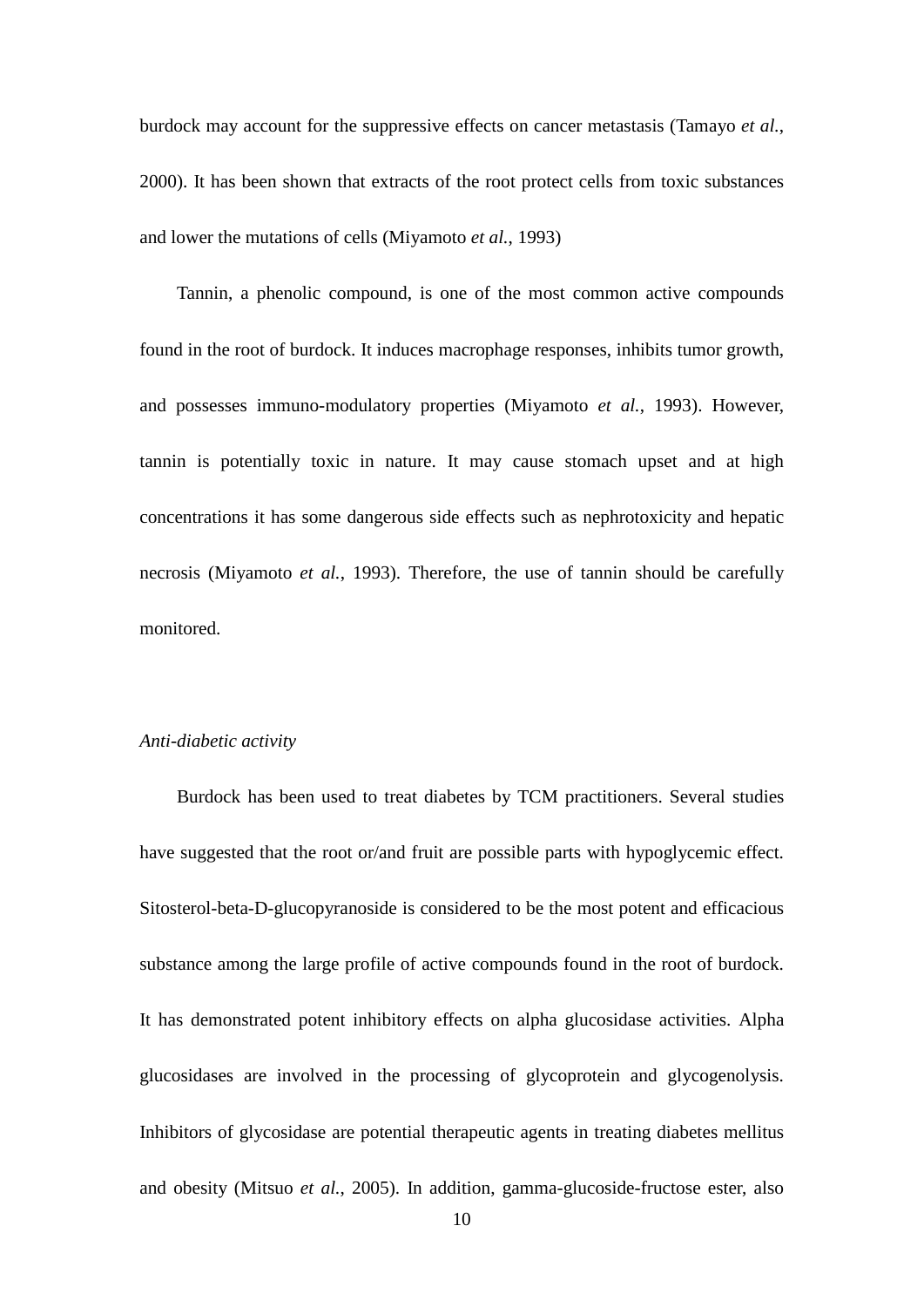known as inulin, can help to regulate blood glucose levels. Inulin, a natural carbohydrate present in the root of burdock, can act on cell surface receptors to keep the blood glucose level constant, therefore improving the tolerance to high glucose level. Also, the production of short chain fatty acids is also increased (Silver and Krantz Jr, 1931). The anti-diabetic activity of total lignan from the fruit of burdock has been studied in a model of alloxan-induced diabetes in mice and rats. It has been proven that total lignan from burdock is a safe anti-diabetic agent and may help prevent diabetic complications (Xu *et al.*, 2008).

#### *Anti-microbial and antiviral activity*

It has been reported that the lyophilized extract of the leaves of burdock exhibits anti-microbial activity against oral micro-organisms and is the most effective against bacteria related to endodontic pathogens such as: *Bacillus subtilis, Candida albicans, Lactobacillus acidophilus* and *Psedomonas aeruginosa* (Pereira *et al.*, 2005). Chlorogenic acid isolated from the leaves also have shown restraining effects on *Escherihchia coli, Staphylococcus aureus*, and *Micrococcus luteus* (Lin *et al.*, 2004). Therefore, the leaves of Burdock may be useful in treating tooth/gum diseases that are related to micro-organisms in the oral cavity. It is also a potential topical remedy for skin problems such as eczema, acne, and psoriasis. In addition, the polyacetylene ingredients extracted from the root of burdock also possess potent anti-bacterial and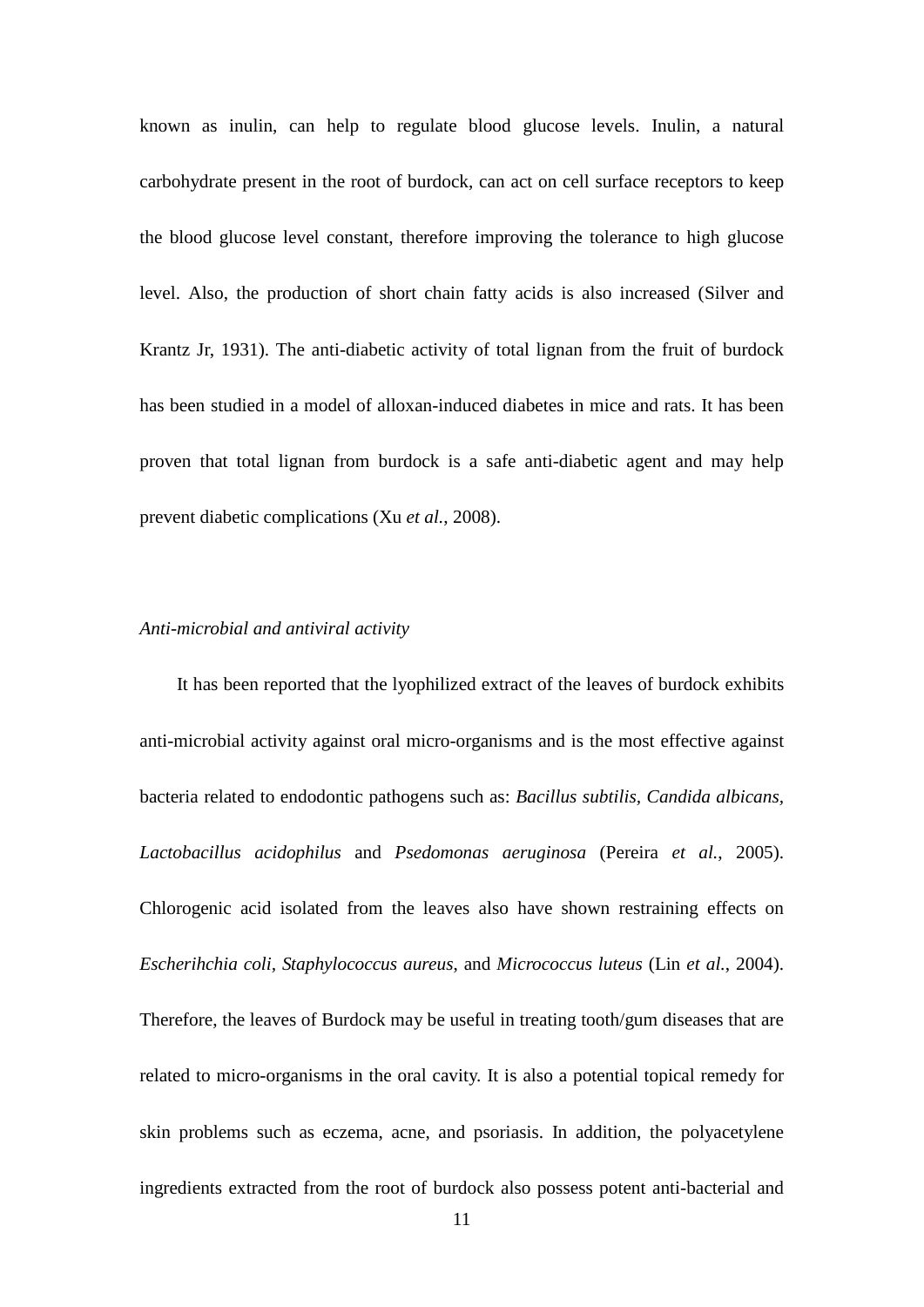anti-fungal activities (Takasugi *et al.*, 1987).

Constituents of burdock have also demonstrated antiviral activity. Phenolic constituents like caffeic acid and chlorogenic acid possess strong inhibitory effect on herpesvirus (HSV-1, HSV-2) and adenovirus (ADV-3, ADV-11) (Chiang *et al.*, 2002). Arctigenin, one of the lignanoid ingredients, has demonstrated activities against human immunodeficiency virus type-1 (HIV-1) both *in vivo* and *in vitro* (Schroder *et al.*, 1990; Eich *et al.*, 1996). These suggest potential uses of these promising natural compounds isolated from burdock to treat infection by these viruses, especially HIV.

#### *Other activities*

Lignans isolated from burdock have been shown to be potent platelet-activating factor (PAF) receptor antagonists, calcium antagonists and hypotensive agent (Ichikawa *et al.*, 1986; Iwakami *et al.*, 1992). Arctiin, a lignin isolated from burdock seeds, has protective effect against 2-amino-1-methyl-6-phenylimidazo [4,5-b] pyridine (PhIP)-induced carcinogenesis (Hirose et al., 2000). Besides arctiin, polyphenolics in burdock, especially caffeic acid and chlorogenic acid, also have significant anti-mutagenic activity, and the anti-mutagenic capacity of the extract of burdock has a positive correlation with polyphenolic content (Liu and Tang, 1997). The anti-decrepitude effect of burdock has also been noted. Li et al. (2004) have eluciated that the main mechanism of burdock's anti-decrepitude effect involves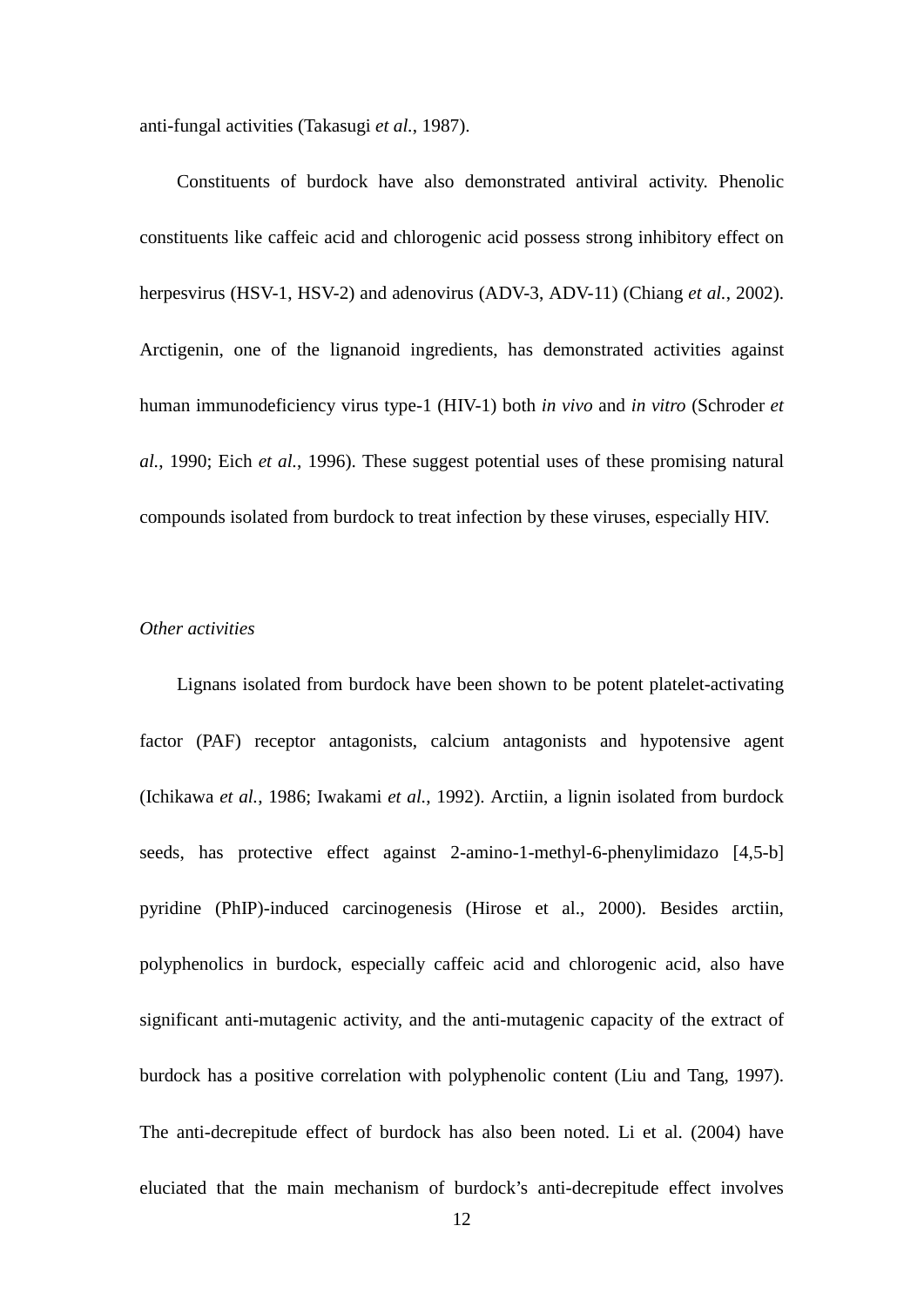improvement of SOD activity and reduction of MDA and lipofuscin content. Furthermore, burdock has been used as an adjunctive therapy or alternative medicine for the treatment of gout, hypertension, arteriosclerosis and other inflammatory disorders (Li *et al.*, 2004).

However, burdock has also been reported to have side-effects. The most commonly reported side-effect of burdock is the induction of contact dermatitis. Patients suffered from contact dermatitis after extended topical use of the root oil of burdock. Another reported case was a massage liniment containing burdock extracts had caused contact dermatitis (Paulsen, 2002). There was also case of development of anaphylaxis due to burdock consumption. A Japanese man had developed urticaria 10 times after consuming boiled burdock as food, with redness occurring over his entire body. In addition, he experienced difficulties in breathing an hour after consuming boiled burdock. It was found that this patient had a low blood pressure of 64/29 mmHg. He was diagnosed to be in anaphylactic shock (Sasaki *et al.*, 2003). Therefore, it seems to be a misconception that herbs that are of natural sources have less side-effect comparing to drugs. It was suggested that adverse clinical effects for herbal drugs range from allergic skin reactions, the Stevens-Johnson syndrome and photosensitization to toxic dermatosis. Since most herbs are readily accessible by the general public, increasing number of cases of herb-induced adverse effects is expected (Niggemann and Gruber, 2003). Therefore, public awareness about the possibility of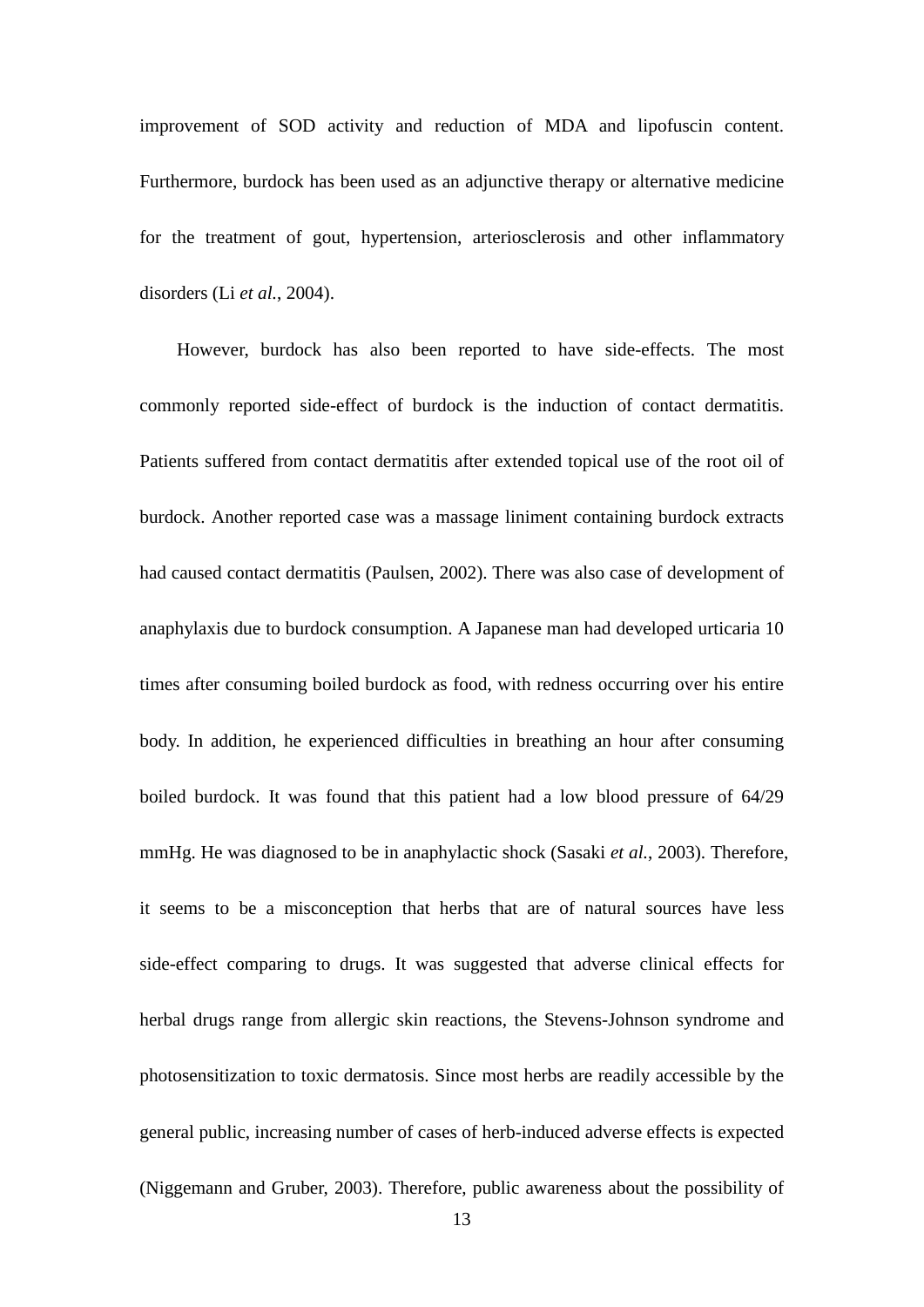adverse effects of medicinal herbs shall be enhanced.

### **Conclusions**

Burdock contains many active ingredients (isolated from different parts of the plant) that have been shown to possess many therapeutic effects for the treatment of various diseases. Multiple reports in the literature have demonstrated a wide range of possible clinical uses of this herb because of its anti-inflammatory, anti-tumor/cancer, anti-diabetic, anti-microbial and antiviral effects. In conclusion, the medicinal use of burdock in treating chronic diseases like cancers, diabetes and AIDS is promising. However, it is also essential to be aware of the side-effects of burdock including contact dermatitis and other allergic/inflammatory responses that might be evoked by burdock. It is expected that further investigations will lead to a better understanding of some other roles that *Arctium lappa* plays in preventing and treating of human diseases, as well as the potential adverse effects and toxicity of the herb. That could provide us with more information on the beneficial effect and the potential risk of consuming burdock as a functional food.

*Acknowledgments.* This research was financially supported by the Department of Applied Biology and Chemical Technology, The Hong Kong Polytechnic University and State Key Laboratory of Chinese Medicine and Molecular Pharmacology,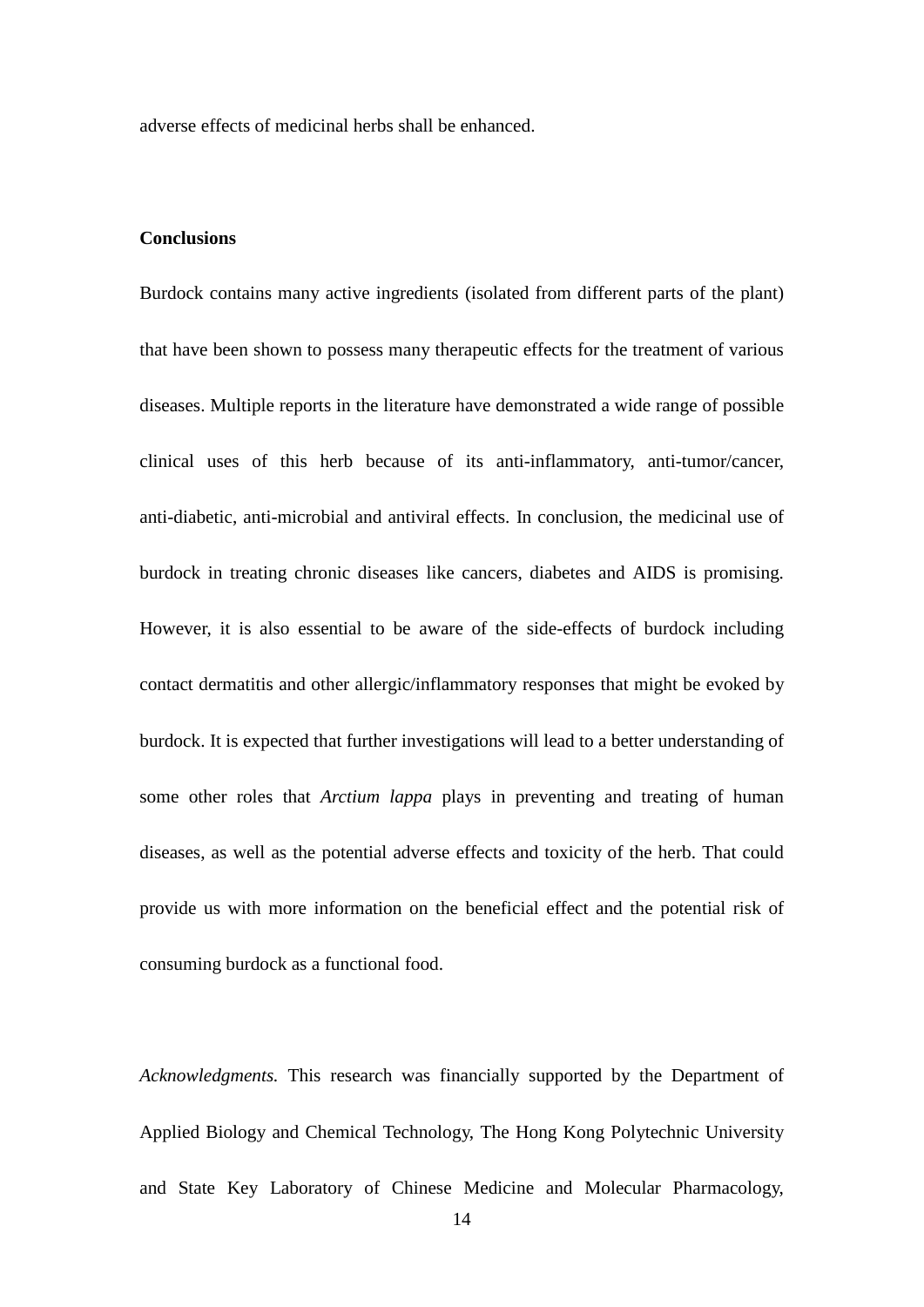Shenzhen. Special thanks go to Ms. Siu-Hung Tsui and Ms. Josephine Hong-Man

Leung for proofreading and providing critical comments on the manuscript.

## **References**

- Abreu, P., Matthew, S., Gonzalez, T.*, et al.* (2006). Anti-inflammatory and antioxidant activity of a medicinal tincture from Pedilanthus tithymaloides, *Life Sci*. **78,** 1578-1585.
- Awale, S., Lu, J., Kalauni, S. K.*, et al.* (2006). Identification of arctigenin as an antitumor agent having the ability to eliminate the tolerance of cancer cells to nutrient starvation, *Cancer Res*. **66,** 1751-1757.
- Bhat, S. H., Azmi, A. S., and Hadi, S. M. (2007). Prooxidant DNA breakage induced by caffeic acid in human peripheral lymphocytes: Involvement of endogenous copper and a putative mechanism for anticancer properties, *Toxicol. Appl. Pharm*. **218,** 249-255.
- Bouayed, J., Rammal, H., Dicko, A.*, et al.* (2007). Chlorogenic acid, a polyphenol from Prunus domestica (Mirabelle), with coupled anxiolytic and antioxidant effects, *J. Neurol. Sci*. **262,** 77-84.
- Bralley, E., Greenspan, P., Hargrove, J. L.*, et al.* (2008). Inhibition of hyaluronidase activity by select sorghum brans, *J. Med. Food*. **11,** 307-312.
- Chan, E., Wong, C. Y. K., Wan, C. W.*, et al.* (2010). Evaluation of Anti-Oxidant Capacity of Root of Scutellaria baicalensis Georgi, in Comparison with Roots of Polygonum multiflorum Thunb and Panax ginseng CA Meyer, *Am J Chinese Med*. **38,** 815-827.
- Chen, F. A., Wu, A. B., and Chen, C. Y. (2004). The influence of different treatments on the free radical scavenging activity of burdock and variations of its active components, *Food Chem*. **86,** 479-484.
- Chiang, L. C., Chiang, W., Chang, M. Y.*, et al.* (2002). Antiviral activity of Plantago major extracts and related compounds in vitro, *Antivir. Res*. **55,** 53-62.
- Cho, M. K., Jang, Y. P., Kim, Y. C.*, et al.* (2004). Arctigenin, a phenylpropanoid dibenzylbutyrolactone lignan, inhibits MAP kinases and AP-1 activation via potent MKK inhibition: the role in TNF-alpha inhibition, *Int. Immunopharmacol*. **4,** 1419-1429.
- Cho, M. K., Park, J. W., Jang, Y. P.*, et al.* (2002). Potent inhibition of lipopolysaccharide-inducible nitric oxide synthase expression by dibenzylbutyrolactone lignans through inhibition of I-kappa B alpha phosphorylation and of p65 nuclear translocation in macrophages, *Int.*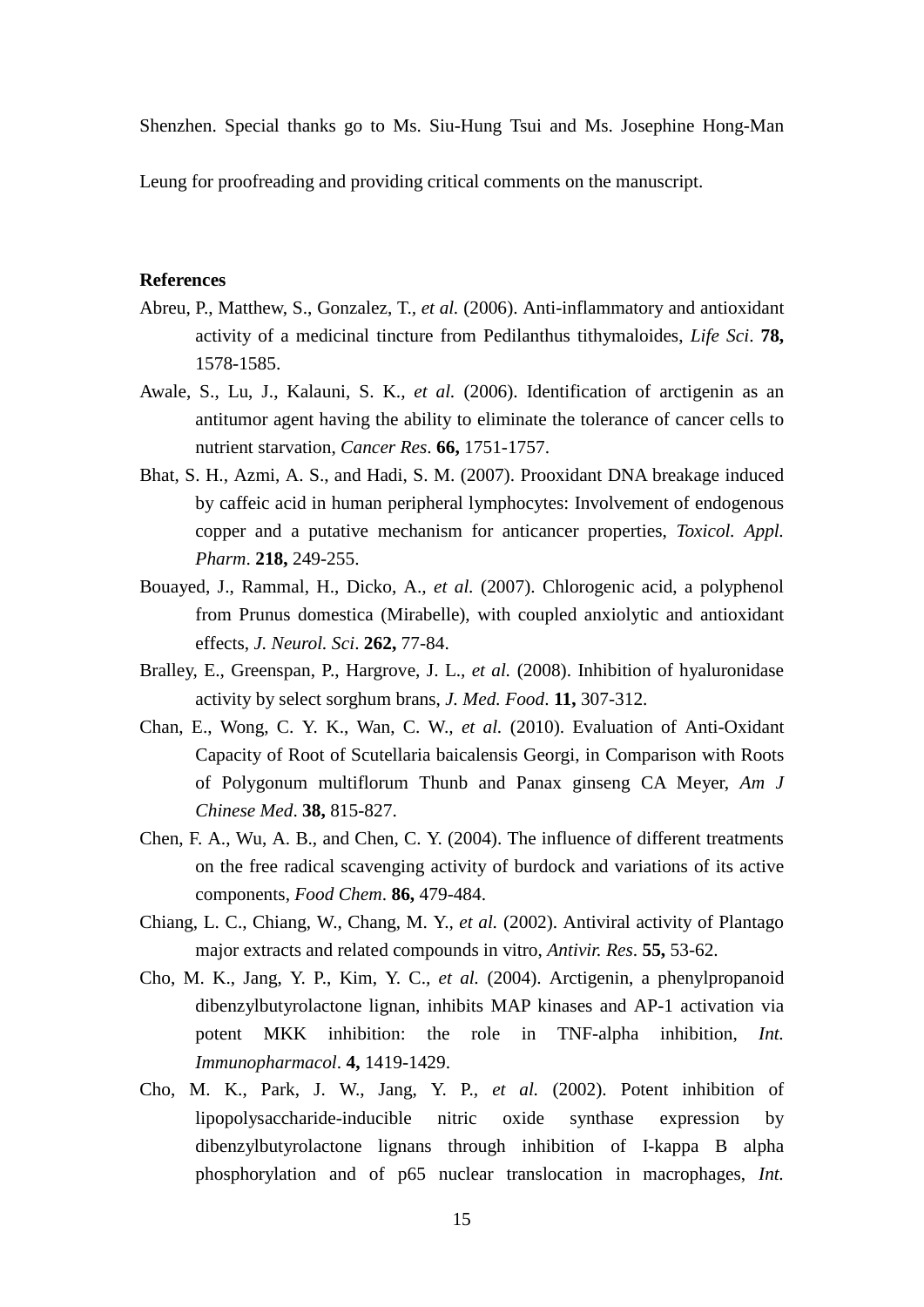*Immunopharmacol*. **2,** 105-116.

- Eich, E., Pertz, H., Kaloga, M.*, et al.* (1996). (-)-Arctigenin as a lead structure for inhibitors of human immunodeficiency virus type-1 integrase, *J. Med. Chem*. **39,** 86-95.
- Gao, Y., Dong, X., Kang, T. G.*, et al.* (2002). Activity of in vitro anti-influenza virus of arctigenin. **33,** 724-726.
- Guo, J. F., Zhou, J. M., Zhang, Y.*, et al.* (2008). Rhabdastrellic acid-A inhibited PI3K/Akt pathway and induced apoptosis in human leukemia HL-60 cells, *Cell Biol. Int*. **32,** 48-54.
- Hirose, M., Yamaguchi, T., Lin, C.*, et al.* (2000). Effects of arctiin on PhIP-induced mammary, colon and pancreatic carcinogenesis in female Sprague-Dawley rats and MeIQx-induced hepatocarcinogenesis in male F344 rats, *Cancer Lett*. **155,** 79-88.
- Ichikawa, K., Kinoshita, T., Nishibe, S.*, et al.* (1986). The Ca-2+ Antagonist Activity of Lignans, *Chem. Pharm. Bull*. **34,** 3514-3517.
- Ishihara, K., Yamagishi, N., Saito, Y.*, et al.* (2006). Arctigenin from Fructus Arctii is a novel suppressor of heat shock response in mammalian cells, *Cell Stress Chaperon*. **11,** 154-161.
- Iwakami, S., Wu, J. B., Ebizuka, Y.*, et al.* (1992). Platelet Activating Factor(Paf) Antagonists Contained in Medicinal-Plants - Lignans and Sesquiterpenes, *Chem. Pharm. Bull*. **40,** 1196-1198.
- Kim, B. H., Hong, S. S., Kwon, S. W.*, et al.* (2008). Diarctigenin, a Lignan Constituent from Arctium lappa, Down-Regulated Zymosan-Induced Transcription of Inflammatory Genes through Suppression of DNA Binding Ability of Nuclear Factor-kappa B in Macrophages, *J. Pharmacol. Exp. Ther*. **327,** 393-401.
- Knipping, K., van Esch, E., Wijering, S. C.*, et al.* (2008). In Vitro and In Vivo Anti-Allergic Effects of Arctium lappa L, *Exp. Biol. Med. (Maywood)*. **233,** 1469.
- Lee, C. P., Shih, P. H., Hsu, C. L.*, et al.* (2007). Hepatoprotection of tea seed oil (Camellia oleifera Abel.) against CCl4-induced oxidative damage in rats, *Food Chem. Toxicol*. **45,** 888-895.
- Li, Y. J., Liu, S. M., Li, S. L.*, et al.* (2004). The Experimental Study of the Effect of Anti-decrepitude of Arctium lappa L. **15,** 545-546.
- Li, Y. J., Shi, W., Li, Y. D.*, et al.* (2008). Neuroprotective effects of chlorogenic acid against apoptosis of PC12 cells induced by methylmercury, *Environ. Toxicol. Phar*. **26,** 13-21.
- Lin, C. C., Lin, J. M., Yang, J. J.*, et al.* (1996). Anti-inflammatory and radical scavenge effects of Arctium lappa, *Am. J. Chin. Med*. **24,** 127-137.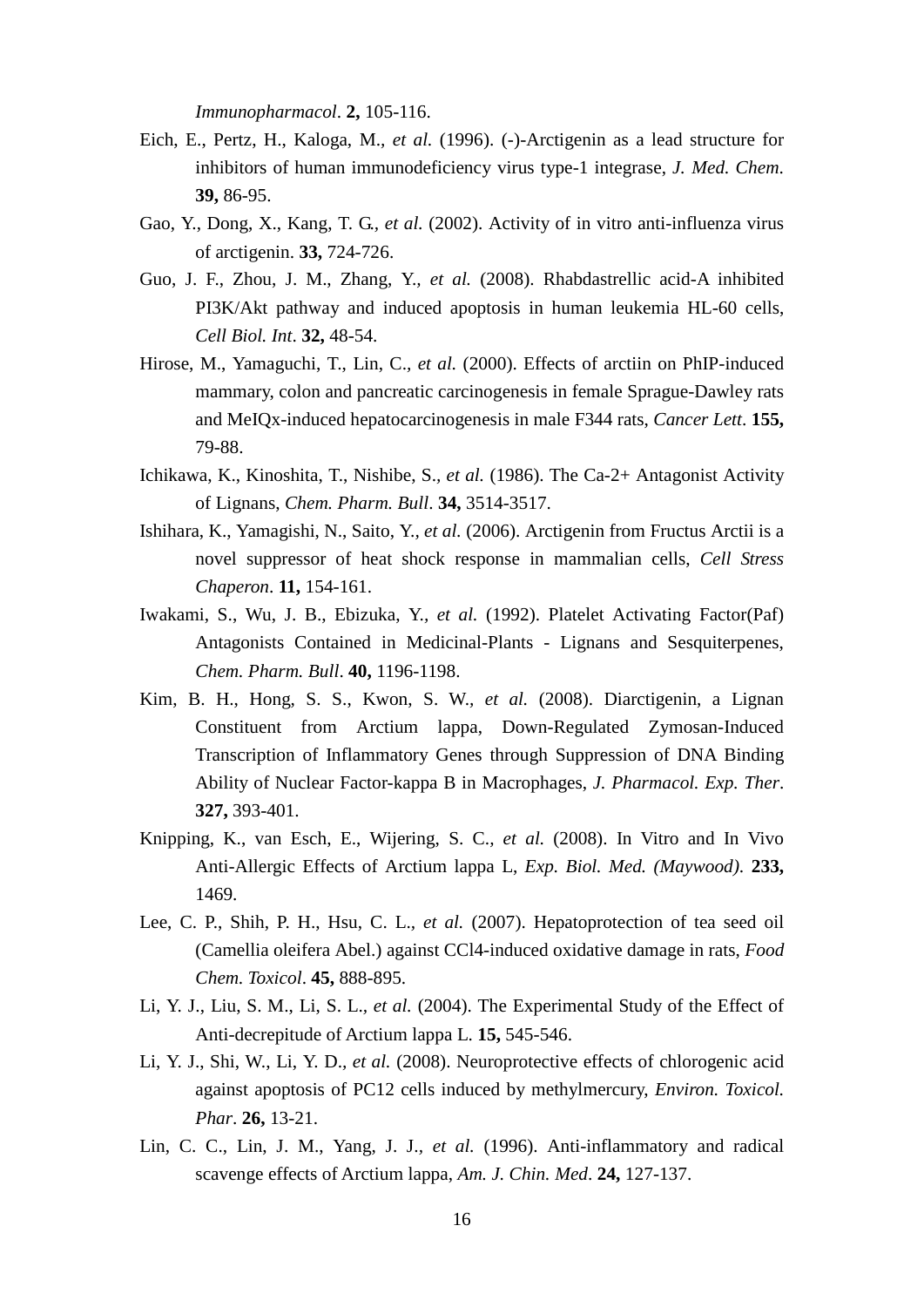- Lin, S. C., Chung, T. C., Lin, C. C.*, et al.* (2000). Hepatoprotective effects of Arctium lappa on carbon tetrachloride- and acetaminophen-induced liver damage, *Am J Chin Med*. **28,** 163-173.
- Lin, S. C., Lin, C. H., Lin, C. C.*, et al.* (2002). Hepatoprotective effects of Arctium lappa Linne on liver injuries induced by chronic ethanol consumption and potentiated by carbon tetrachloride, *J. Biomed. Sci*. **9,** 401-409.
- Lin, X. C., Liu, C. Y., Chen, K. S.*, et al.* (2004). Extraction and content comparison of chlorogenic acid in Arctium lappa L. leaves collected from different terrain and its restraning bacteria test, *Nat. Prod. Res. & Dev*. **16,** 328-330.
- Liu, L., and Tang, L. (1997). Studies on antimutagenicity of Burdock, *Acta Academiae Medicine Nanjing*. **4,** 343-345.
- Matsumoto, T., Hosono-Nishiyama, K., and Yamada, H. (2006). Antiproliferative and apoptotic effects of butyrolactone lignans from Arctium lappa on leukemic cells, *Planta Med*. **72,** 276-278.
- Mitsuo, M., Nobuo, Y., and Katsuya, T. (2005). Inhibitory compounds of alpha glucosidase activity from Arctium lappa L, *J. Oleo Sci*. **54,** 589-594.
- Miyamoto, K., Nomura, M., Sasakura, M.*, et al.* (1993). Antitumor-Activity of Oenothein-B, a Unique Macrocyclic Ellagitannin, *Jpn. J. Cancer Res*. **84,** 99-103.
- Mizushina, Y., Nakanishi, R., Kuriyama, I.*, et al.* (2006). beta-sitosterol-3-O-beta-D-glucopyranoside: A eukaryotic DNA polymerase lambda inhibitor, *J. Steroid Biochem*. **99,** 100-107.
- Morita, T., Ebihara, K., and Kiriyama, S. (1993). Dietary Fiber and Fat-Derivatives Prevent Mineral-Oil Toxicity in Rats by the Same Mechanism, *J. Nutr*. **123,** 1575-1585.
- Niggemann, B., and Gruber, C. (2003). Side-effects of complementary and alternative medicine, *Allergy*. **58,** 707-716.
- Pari, L., and Prasath, A. (2008). Efficacy of caffeic acid in preventing nickel induced oxidative damage in liver of rats, *Chem-Biol. Interact*. **173,** 77-83.
- Park, S. Y., Hong, S. S., Han, X. H.*, et al.* (2007). Lignans from Arctium lappa and their inhibition of LPS-induced nitric oxide production, *Chem. Pharm. Bull*. **55,** 150-152.
- Paulsen, E. (2002). Contact sensitization from Compositae-containing herbal remedies and cosmetics, *Contact Dermatitis*. **47,** 189-198.
- Pereira, J. V., Bergamo, D. C., Pereira, J. O.*, et al.* (2005). Antimicrobial activity of Arctium lappa constituents against microorganisms commonly found in endodontic infections, *Braz. Dent. J*. **16,** 192-196.
- Pontiki, E., Hadjipavlou-Litina, D., Chaviara, A. T.*, et al.* (2006). Evaluation of anti-inflammatory and antioxidant activities of mixed-ligand Cu(II) complexes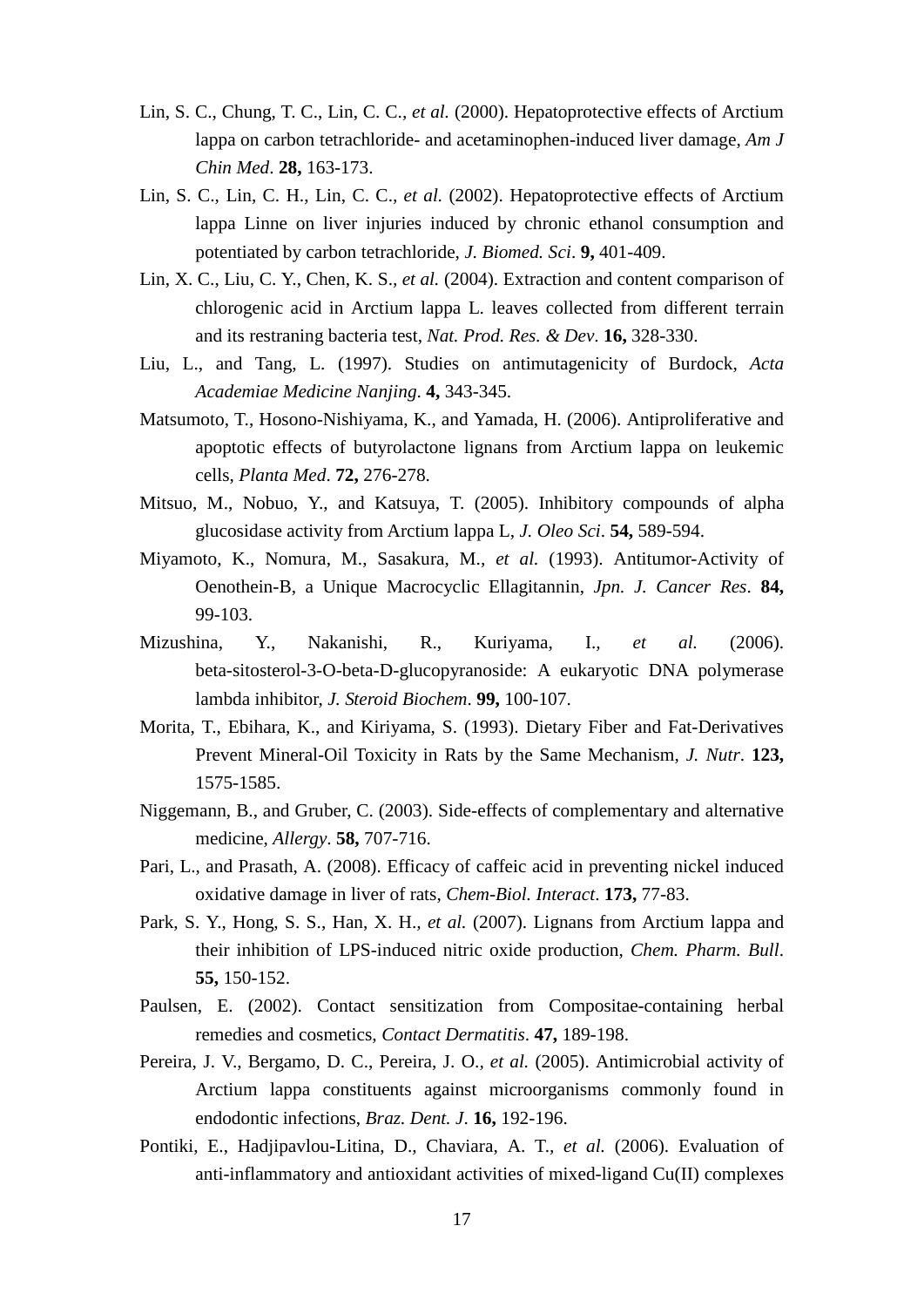of then and its Schiff dibases with heterocyclic aldehydes and 2-amino-2-thiazoline, *Bioorg. Med. Chem. Lett*. **16,** 2234-2237.

- Rault-Nania, M. H., Demougeot, C., Gueux, E.*, et al.* (2008). Inulin supplementation prevents high fructose diet-induced hypertension in rats, *Clin. Nutr*. **27,** 276-282.
- Sasaki, Y., Kimura, Y., Tsunoda, T.*, et al.* (2003). Anaphylaxis due to burdock, *Int. J. Dermatol*. **42,** 472-473.
- Schroder, H. C., Merz, H., Steffen, R.*, et al.* (1990). Differential in vitro anti-HIV activity of natural lignans, *Z Naturforsch C*. **45,** 1215-1221.
- Silver, A. A., and Krantz Jr, J. C. (1931). The effect of the ingestion of burdock root on normal and diabetic individuals a preliminary report, *Ann. Intern. Med*. **5,** 274.
- Takasaki, M., Konoshima, T., Komatsu, K.*, et al.* (2000). Anti-tumor-promoting activity of lignans from the aerial part of Saussurea medusa, *Cancer Lett*. **158,** 53-59.
- Takasugi, M., Kawashima, S., Katsui, N.*, et al.* (1987). Studies on Stress Metabolites .5. 2 Polyacetylenic Phytoalexins from Arctium-Lappa, *Phytochemistry*. **26,** 2957-2958.
- Tamayo, C., Richardson, M. A., Diamond, S.*, et al.* (2000). The chemistry and biological activity of herbs used in Flor-Essence (TM) herbal tonic and Essiac (TM), *Phytother. Res*. **14,** 1-14.
- Tsuneki, H., Ma, E. L., Kobayashi, S.*, et al.* (2005). Antiangiogenic activity of beta-eudesmol in vitro and in vivo, *Eur. J. Pharmacol*. **512,** 105-115.
- Wang, B. S., Yen, G. C., Chang, L. W.*, et al.* (2007). Protective effects of burdock (Arctium lappa Linne) on oxidation of low-density lipoprotein and oxidative stress in RAW 264.7 macrophages, *Food Chem*. **101,** 729-738.
- Weber, V., Rubat, C., Duroux, E.*, et al.* (2005). New 3-and 4-hydroxyfuranones as anti-oxidants and anti-inflammatory agents, *Bioorgan. Med. Chem*. **13,** 4552-4564.
- Xia, Z. Q., Costa, M. A., Pelissier, H. C.*, et al.* (2001). Secoisolariciresinol dehydrogenase purification, cloning, and functional expression - Implications for human health protection, *J. Biol. Chem*. **276,** 12614-12623.
- Xu, Z. H., Wang, X. Y., Zhou, M. M.*, et al.* (2008). The antidiabetic activity of total lignan from fructus arctii against alloxan-induced diabetes in mice and rats, *Phytother. Res*. **22,** 97-101.
- Yayli, N., Yasar, A., Gulec, C.*, et al.* (2005). Composition and antimicrobial activity of essential oils from Centaurea sessilis and Centaurea armena, *Phytochemistry*. **66,** 1741-1745.
- Yu, B. S., Yan, X. P., Xiong, J. Y.*, et al.* (2003). Simultaneous determination of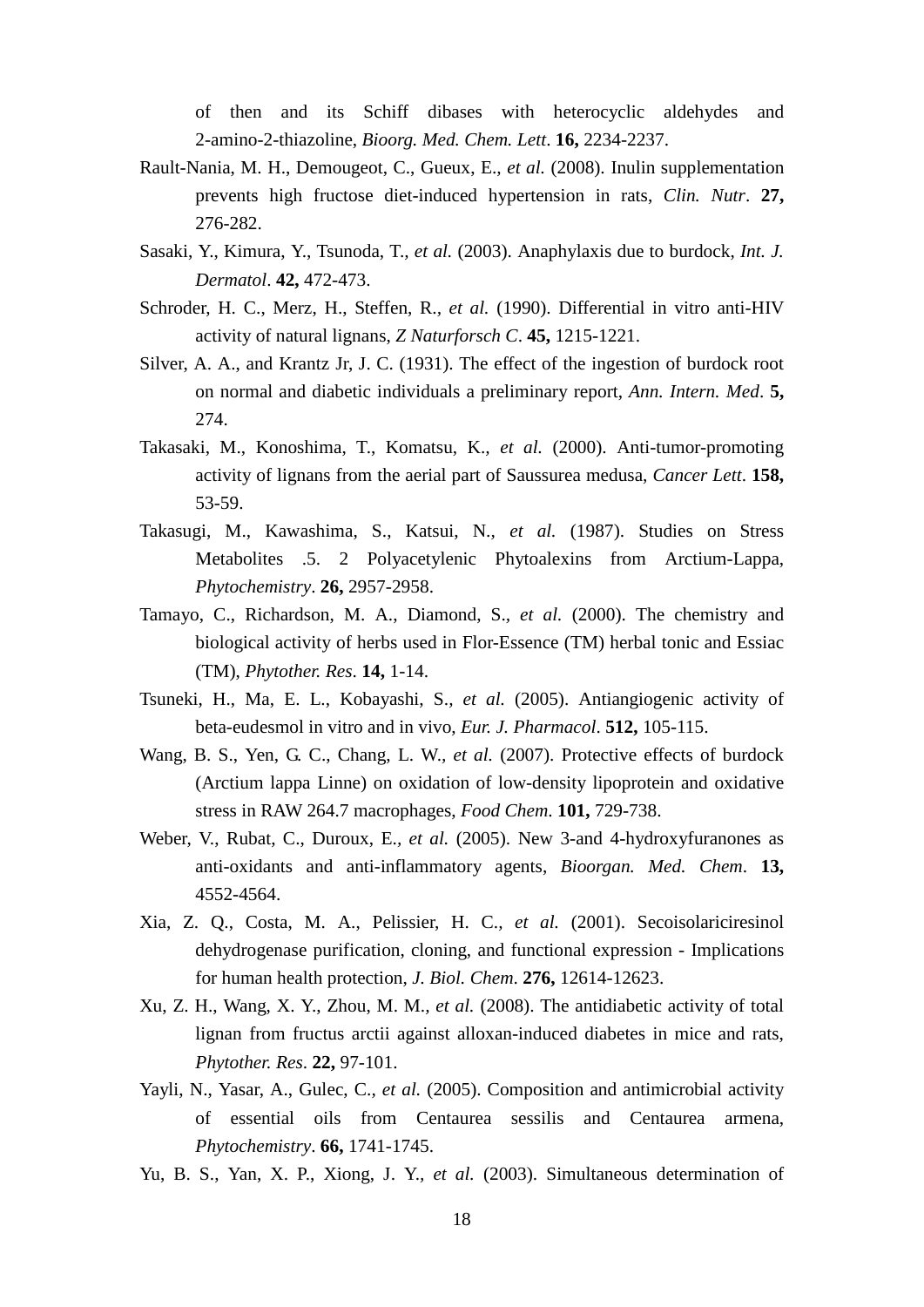chlorogenic acid, forsythin and arctiin in Chinese traditional medicines preparation by reversed phase-HPLC, *Chem. Pharm. Bull*. **51,** 421-424.

Zhao, F., Wang, L., and Liu, K. (2009). In vitro anti-inflammatory effects of arctigenin, a lignan from Arctium lappa L., through inhibition on iNOS pathway, *J. Ethnopharmacol*. **122,** 457-462.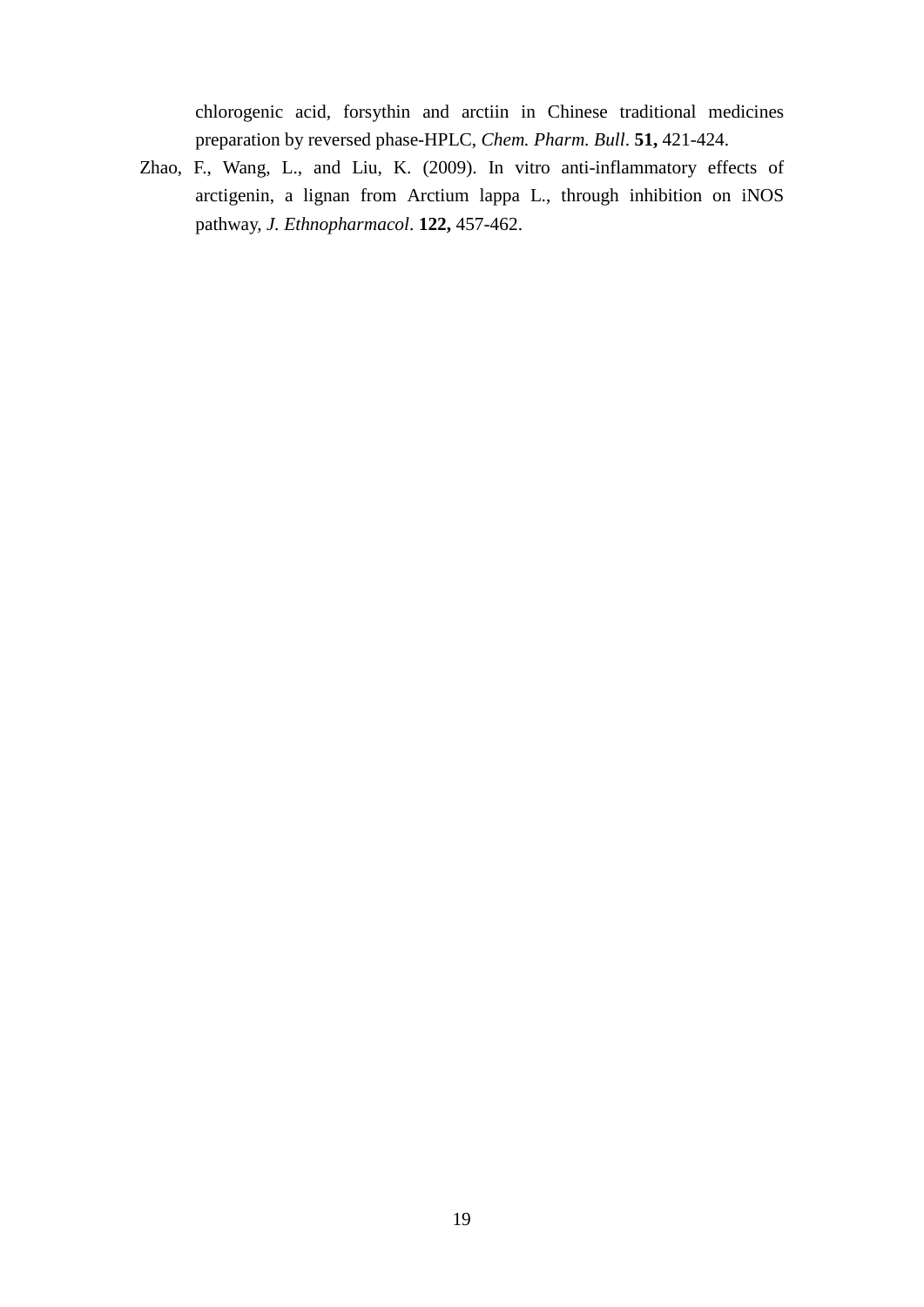# **Caption:**

**Table 1** General compounds and effects of burdock reported in the literature

**Table 2** Major nutritional ingredients contained in the burdock roots

**Fig. 1** The root of burdock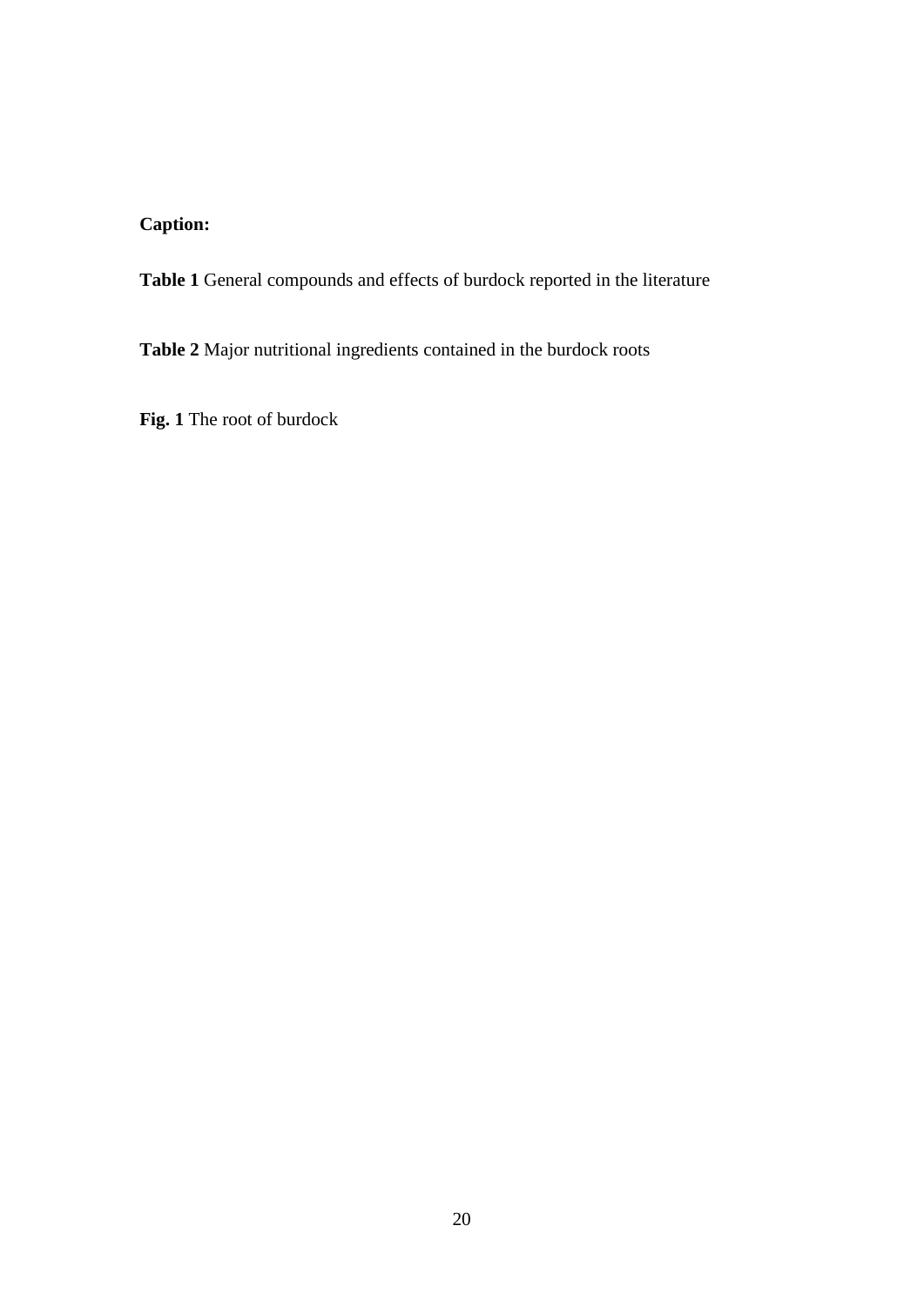| <b>Classification</b> | Compound                                         | <b>Molecular</b>     | Parts of the<br><b>Effect</b> |                                    | Reference                |
|-----------------------|--------------------------------------------------|----------------------|-------------------------------|------------------------------------|--------------------------|
|                       |                                                  | Formula              | plant                         |                                    |                          |
| Lignans               | $OH$ O<br>$H_3CO$<br>HO<br>$\text{OCH}_3$<br>OCH |                      |                               | Suppressor of heat shock;          | (Ishihara et al., 2006)  |
|                       |                                                  | $C_{12}H_{24}O_7$    | Leaves, fruits,               | antitumor;                         | (Awale et al., 2006)     |
|                       |                                                  |                      | seeds, roots                  | Anti-influenza virus               | (Gao et al., 2002)       |
|                       | Arctigenin                                       |                      |                               |                                    |                          |
|                       | CH <sub>3</sub><br>CH <sub>3</sub>               |                      |                               | Anti-tumor-promoting activity;     | (Takasaki et al., 2000)  |
|                       |                                                  | $C_{27}H_{34}O_{11}$ | Leaves, fruits,               | chemopreventive activity;          | (Hirose et al., 2000)    |
|                       |                                                  |                      | roots                         | antiproliferative activity against | (Matsumoto et al., 2006) |
|                       | Arctiin                                          |                      |                               | B cell hybridoma cell, MH60        |                          |

**Table 1** General compounds and effects of burdock reported in the literature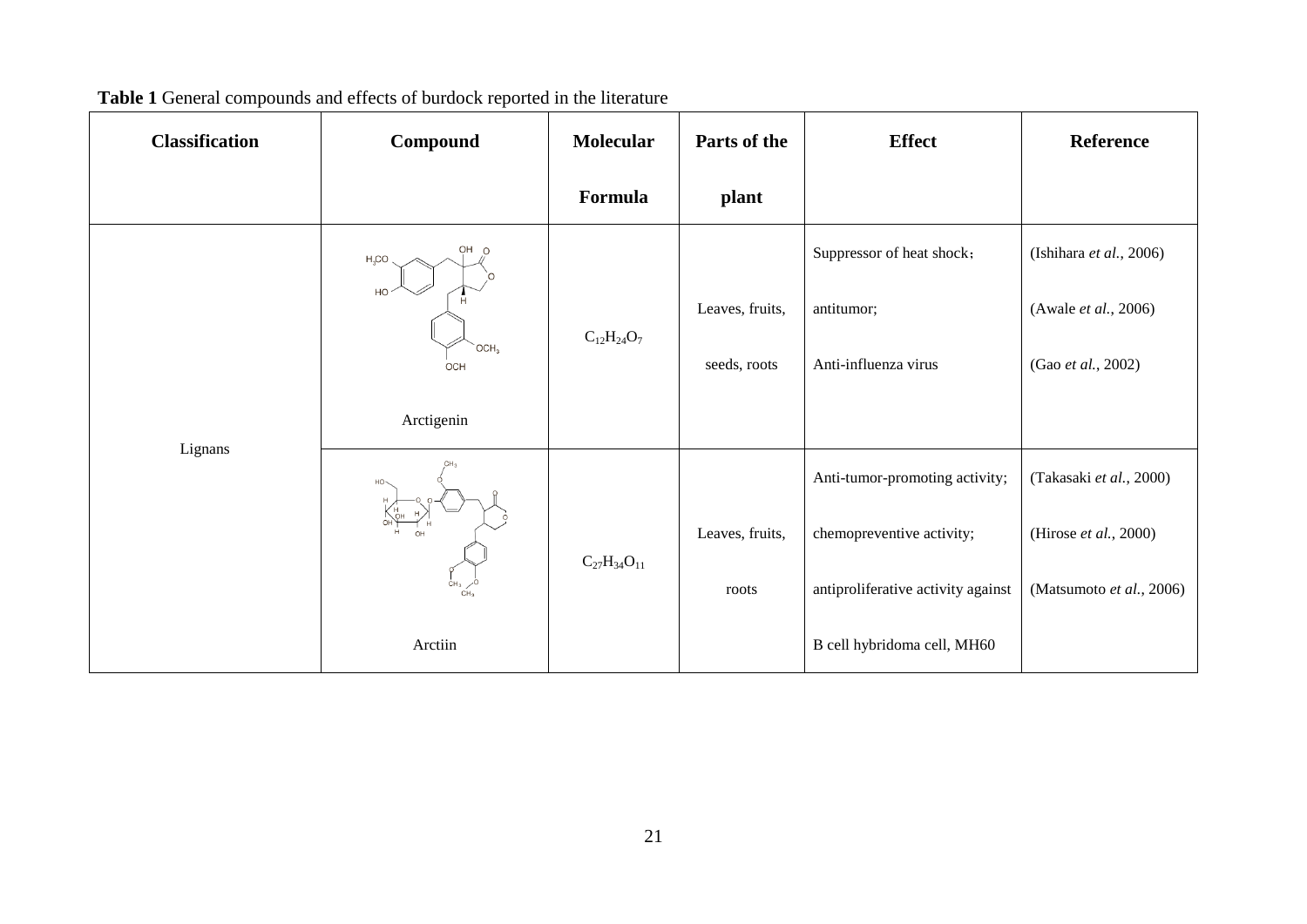| $OH$ $OH$<br>$\mathsf{H}_3\mathsf{CO}$<br>HO<br>OCH <sub>3</sub><br>OCH<br>Trachelogenin                                                   | $\rm{C_{21}H_{24}O_7}$    | Fruits                  | $Ca^{2+}$ antagonist activity;<br>Anti-HIV properties | (Ichikawa et al., 1986)<br>(Xia et al., 2001) |
|--------------------------------------------------------------------------------------------------------------------------------------------|---------------------------|-------------------------|-------------------------------------------------------|-----------------------------------------------|
| $HOH2$ $\zeta$<br>$\overline{O}CH_3$<br>$H_3CC$<br>s"<br>‰CH <sub>2</sub> OH<br>$H_3CO'$<br>-OCH <sub>3</sub><br>'nп<br>Lappaol F          | $C_{40}H_{42}O_{12}$      | Fruits, seeds           | Inhibiting NO production                              | (Park et al., 2007)                           |
| `онно́<br>OCH <sub>3</sub><br>OCH <sub>3</sub><br>$H_3CO$<br>$^{\circ}$ OCH <sub>3</sub><br><b>OCH</b><br>OCH <sub>3</sub><br>Diarctigenin | $\rm{C_{42}H_{46}O_{12}}$ | Fruits, roots,<br>seeds | Inhibiting NO production;                             | (Park et al., 2007)                           |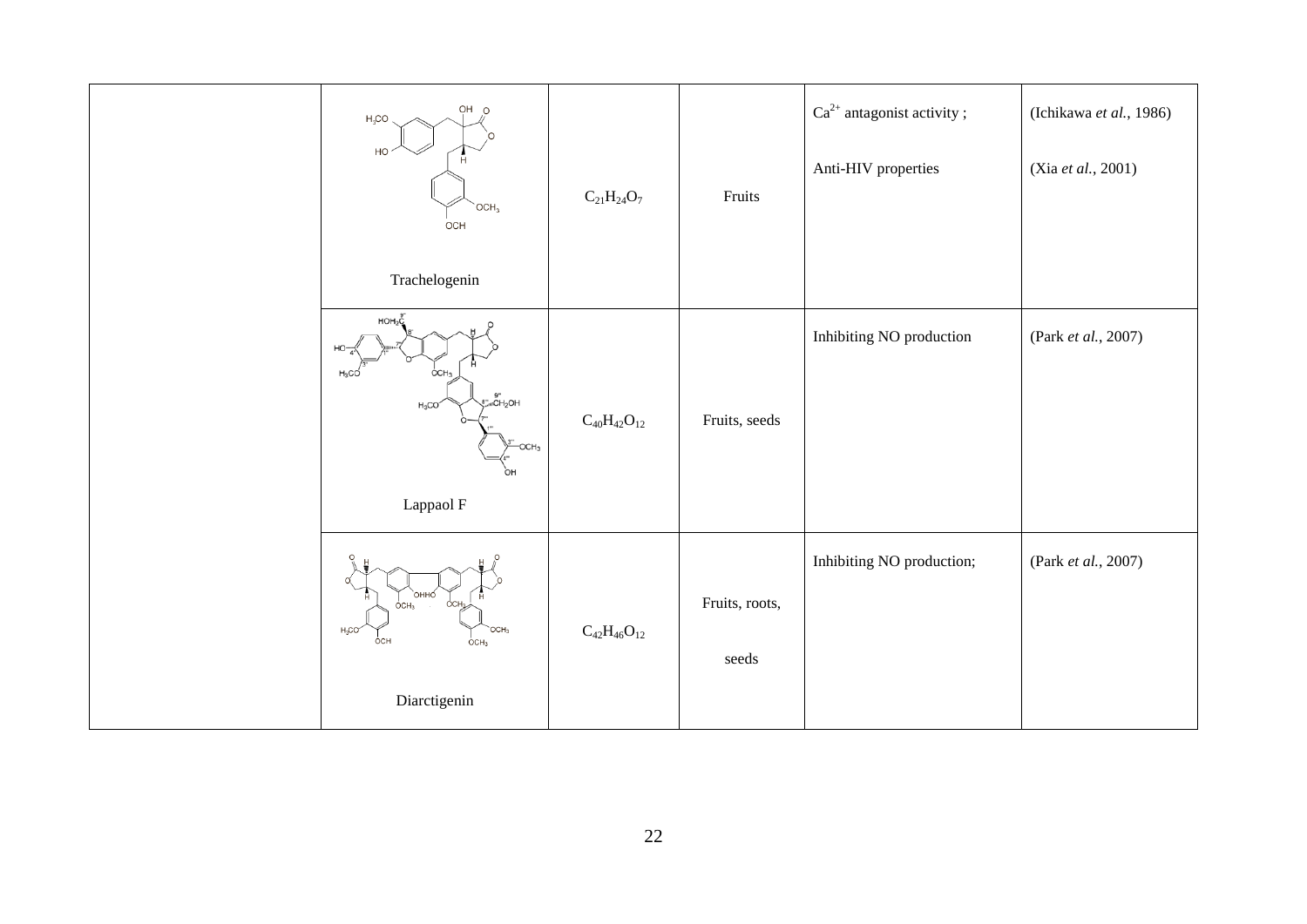| Terpenoids  | $\frac{1}{H}$<br>`OH<br>Beta-eudesmol                                       | $C_{15}H_{26}O$       | Fruits                              | Antibacterial, .antiangiogenic                                           | (Yayli et al., 2005)<br>(Tsuneki et al., 2005)                     |
|-------------|-----------------------------------------------------------------------------|-----------------------|-------------------------------------|--------------------------------------------------------------------------|--------------------------------------------------------------------|
| Polyphenols | ${\rm HO}$<br>OH<br>О<br>OH<br>Caffeic acid                                 | $\rm{C_9H_8O_4}$      | Stems, leaves,<br>the skin of roots | Antioxidative;<br>free radical scavenging activity                       | (Pari and Prasath, 2008)<br>(Bhat et al., 2007)                    |
|             | $HO_{\text{M}_{1}}$ COOH<br>OН<br>HO <sup>®</sup><br>ÓН<br>Chlorogenic acid | $\rm C_{16}H_{18}O_9$ | Leaves;<br>the skin of roots        | Neuroprotective;<br>Antioxidative;<br>anti-anaphylaxis and<br>anti-HIV ; | (Li et al., 2008)<br>(Bouayed et al., 2007)<br>(Chen et al., 2004) |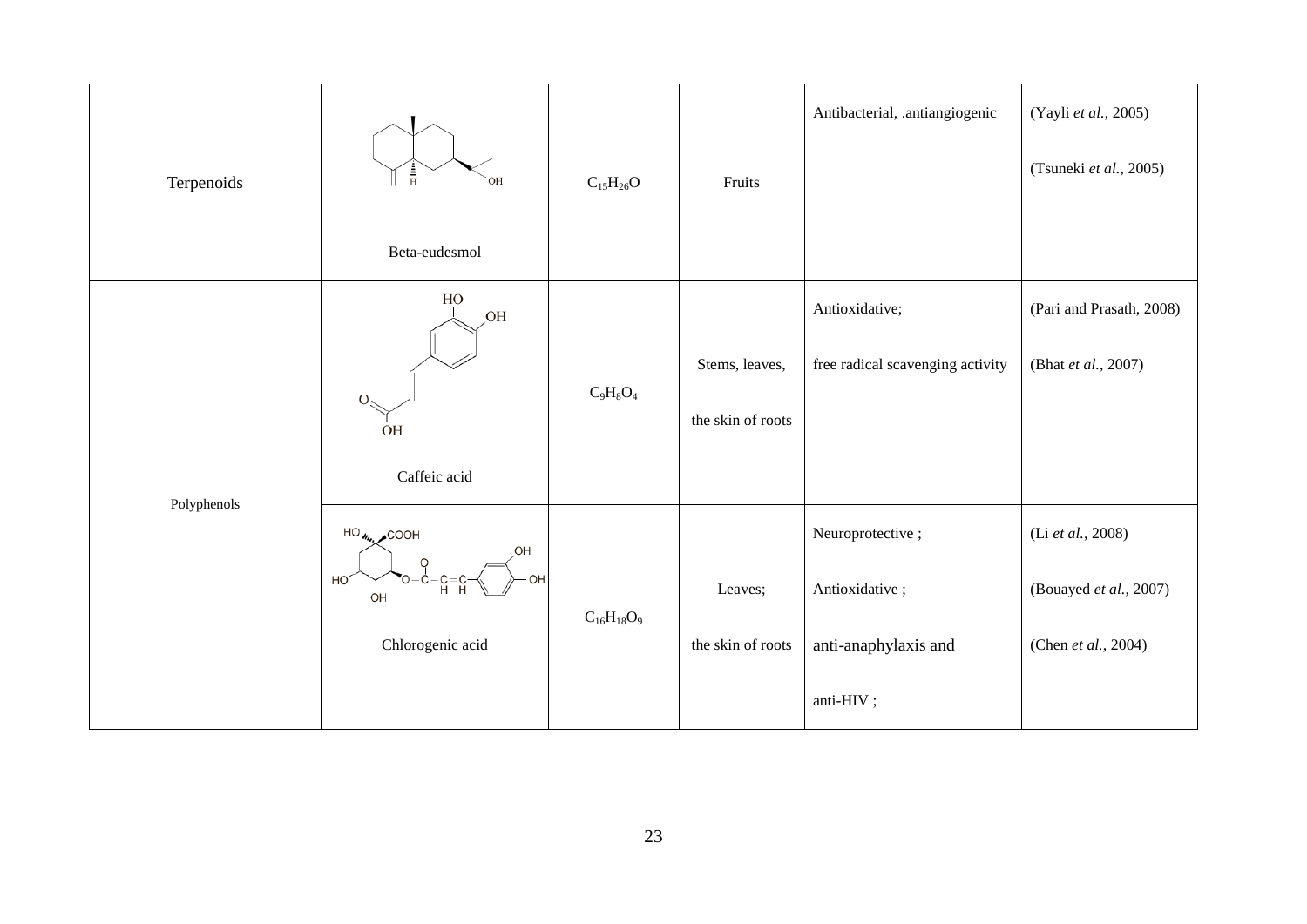|          | OH<br>$\Omega$<br>HO       |                      |       | Anti-tumor;                           | (Miyamoto et al., 1993)  |
|----------|----------------------------|----------------------|-------|---------------------------------------|--------------------------|
|          | `ОН<br>`OH<br>OH           | $C_{76}H_{52}O_{46}$ | Roots | immuno-modulator;                     | (Bralley et al., 2008)   |
|          | Tannin                     |                      |       | haluronidase inhibition               |                          |
|          | $HO-CH2$                   |                      |       | Prebiotic effectiveness;              | (Li et al., 2008)        |
|          | OH<br>$\mathsf{CH}_2$<br>H |                      |       | antihypertension;                     | (Rault-Nania et al.,     |
| Fructose | OH<br>H.<br>Inulin         | $(C_6H_{10}O_5)_n$   | Roots | anti-diabetes                         | 2008)                    |
|          |                            |                      |       |                                       | (Silver and Krantz Jr,   |
|          |                            |                      |       |                                       | 1931)                    |
|          |                            |                      |       | mammalian DNA polymerase              | (Mizushina et al., 2006) |
| Sterols  |                            | $C_{35}H_{60}O_6$    | Roots | $\lambda$ ; anti-diabetes and obesity | (Silver and Krantz Jr,   |
|          | Sitosterol-beta-D-         |                      |       |                                       | 1931)                    |
|          |                            |                      |       |                                       |                          |
|          | glucopyranoside            |                      |       |                                       |                          |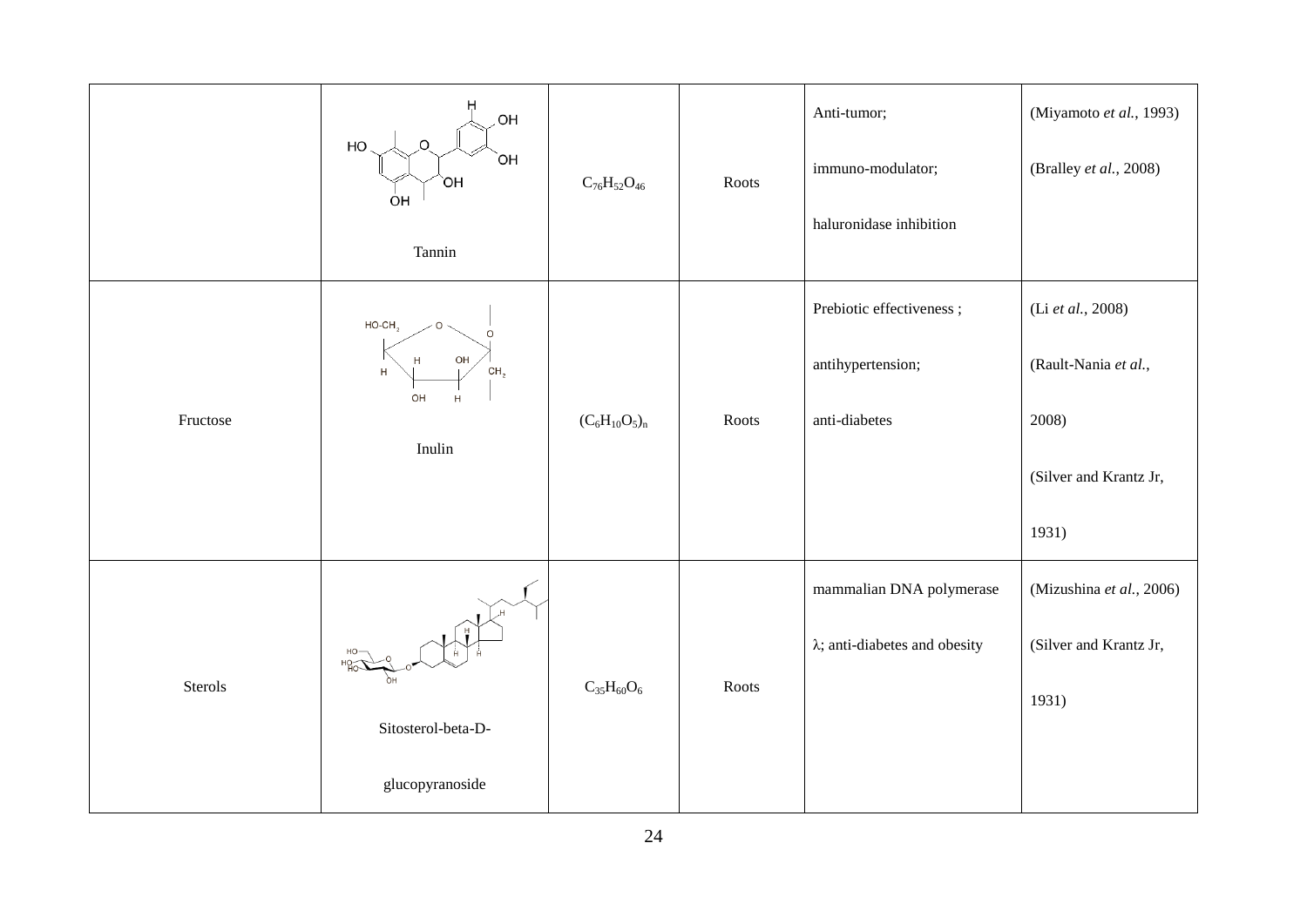| <b>Types</b>   | <b>Nutrient ingredients</b> |                       |                        |              |                   |        |      |        |
|----------------|-----------------------------|-----------------------|------------------------|--------------|-------------------|--------|------|--------|
| Amino Acid     |                             | Essential amino acids | Aspartic acid (25-28%) |              | Arginine (18-20%) |        |      |        |
| Metal elements | Potassium                   | Calcium               | Iron                   | Magnesium    | Manganese         | Sodium | Zinc | Copper |
| Vitamins       | B1                          | B2                    | $\mathcal{C}$          | $\mathbf{A}$ |                   |        |      |        |
| Others         | Crude fiber                 | Phosphorus            | Carotene               |              |                   |        |      |        |

**Table 2** Major nutritional ingredients contained in the burdock roots